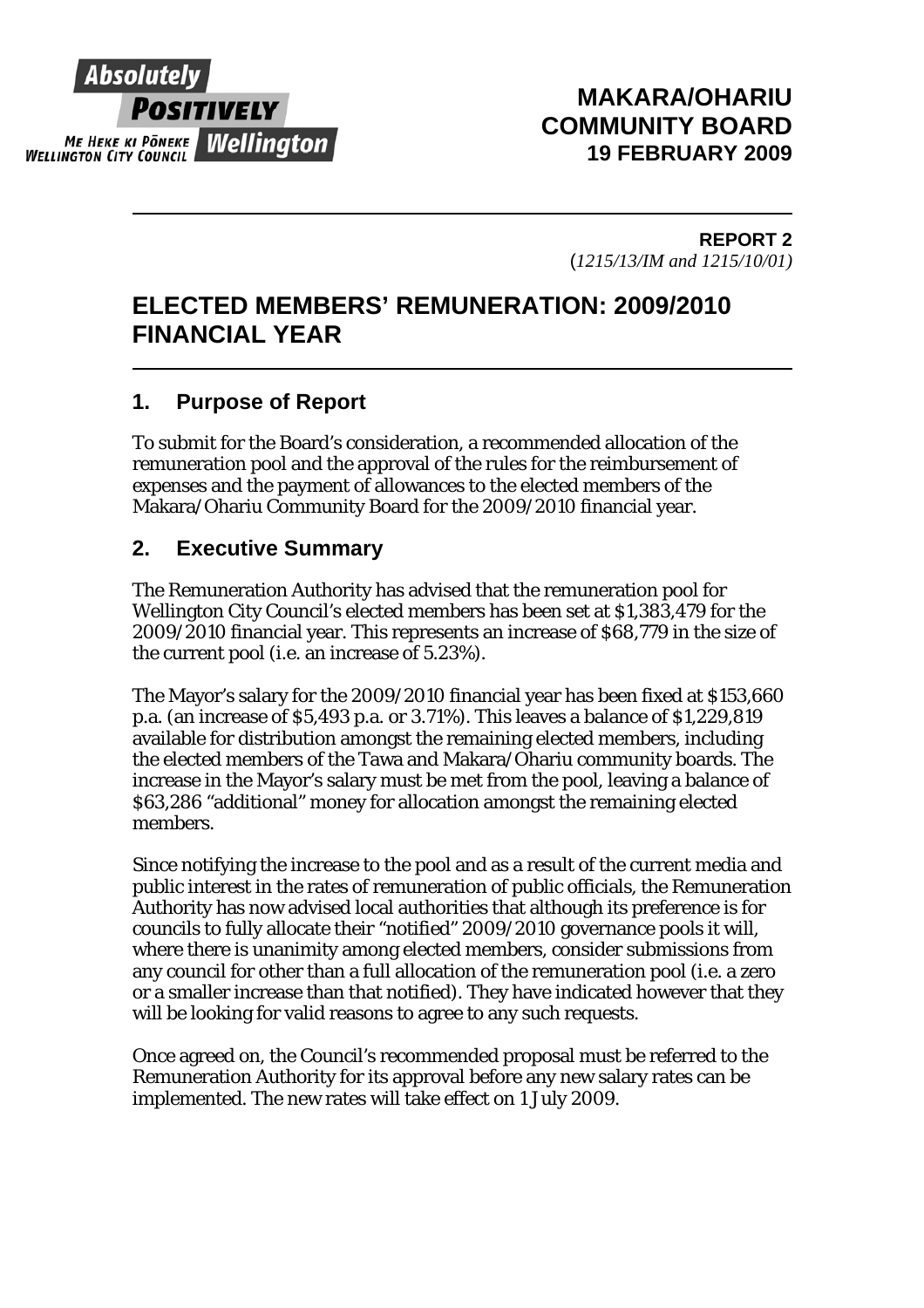The Council is also required to review, on an annual basis, the rules and policies it has in place for the reimbursement of expenses and the payment of allowances to its elected members. Once agreed, these rules and policies must also be referred to the Remuneration Authority for approval, prior to their implementation by the Council.

Those rules and policies have also been reviewed and are submitted for the Board's consideration.

# **3. Recommendations**

It is recommended that the Board:

- *1. Receive the information.*
- *2. Note that the rules set by the Remuneration Authority require all community board members to be paid an annual salary (i.e. there is no provision for the payment of meeting fees to community board members).*
- *3. Note that although its preference is for councils to fully allocate their 2009/2010 governance pools the Remuneration Authority will, where there is unanimity among elected members and on the provision of valid reasons, consider submissions from any council for other than a full allocation of the pool (i.e. a zero or a smaller increase than that proposed by the Remuneration Authority will be considered).*
- *4. Agree that, if the Council decides to fully allocate the pool, the following salaries are paid to the elected members of the Makara/Ohariu Community Board for the 2009/2010 financial year (Option 1 in the officer's report):*

| Chair               | \$13,120 pa       |
|---------------------|-------------------|
| Elected member (x5) | <i>\$5,125 pa</i> |

*Note:* 

- *(a) The allocation of the pool has been based on the governance structure approved by the Council at its meeting on 24 April 2008.*
- *(b) The setting of the remuneration rates for the 2009/2010 financial year is to be considered by the Tawa Community Board (on 12 March 2009) and Council (on 25 March 2009). The remuneration figures currently recommended for the members of the Makara/Ohariu Community Board may therefore be subject to some change as a result of these decisions.*
- *(c) The level of community board members' remuneration met from the pool has been set at 100% (an increase from 56.69% for the 2008/2009 financial year).*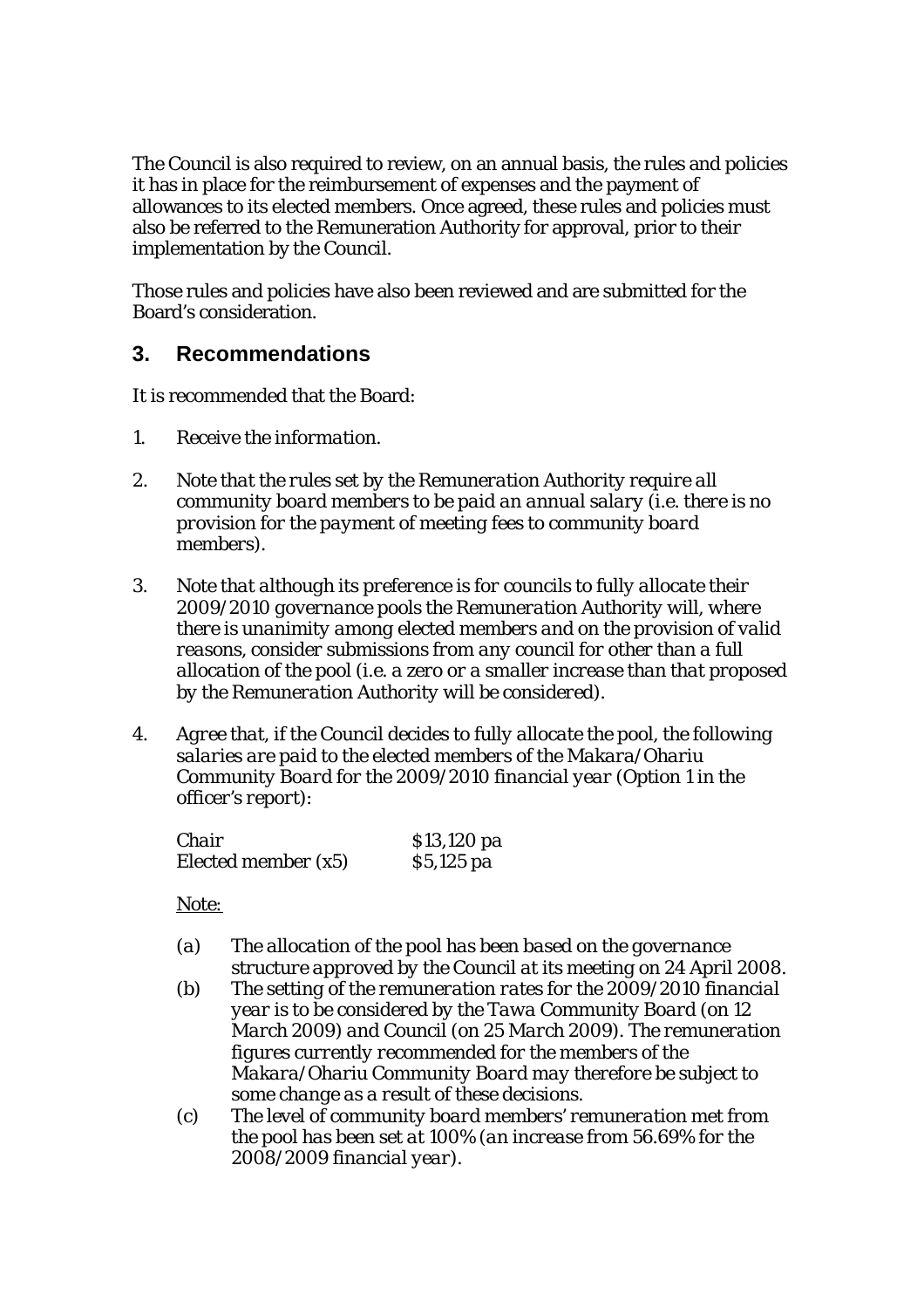- *(d) The balance of the 2009/2010 pool adjustment has been allocated by applying a 1.7% "across the board" salary increase to all other elected positions (excluding the Mayor).*
- *(e) The new salary rates will come into effect on 1 July 2009, after the Remuneration Authority has approved the Council's remuneration proposal.*
- *5. Note that the Council is required to notify the Remuneration Authority of any dissent expressed by members of the Makara/Ohariu Community Board in relation to the Council's final remuneration proposal.*
- *6. Note that the Council will be asked to ratify the "informal decision" it made on 17 December 2008 to discontinue the payment of a mileage allowance to elected members for the use of their private vehicles on Council business, and that this decision will take effect from 18 December 2008.*

#### *Note:*

*This decision, if agreed to, will require the approval of the Remuneration Authority as it involves a change to the Council's current rules and policies in relation to the payment of allowances and the reimbursement of expenses to its elected members.* 

- *7. Note that the Remuneration Authority has released a discussion paper on the payment of mileage allowances to elected members, submissions on which are due on 1 July 2009 and will be the subject of a further report to Council.*
- *8. Agree that the amended rules and policies for the reimbursement of expenses and the payment of allowances to community board members for the 2009/2010 financial year, as contained in Appendix 6 of this report, be confirmed.*

#### *Note:*

*These recommended amendments incorporate changes to mileage allowances and the payment of the monthly home-based technology allowance to the chairs of the Tawa and Makara/Ohariu community boards.* 

# **4. Background**

The Remuneration Authority advised Council in December 2008 that its elected members' remuneration pool for the 2009/2010 financial year would be \$1,383,479; an increase of \$68,779 (5.23%) on the size of the 2008/2009 pool.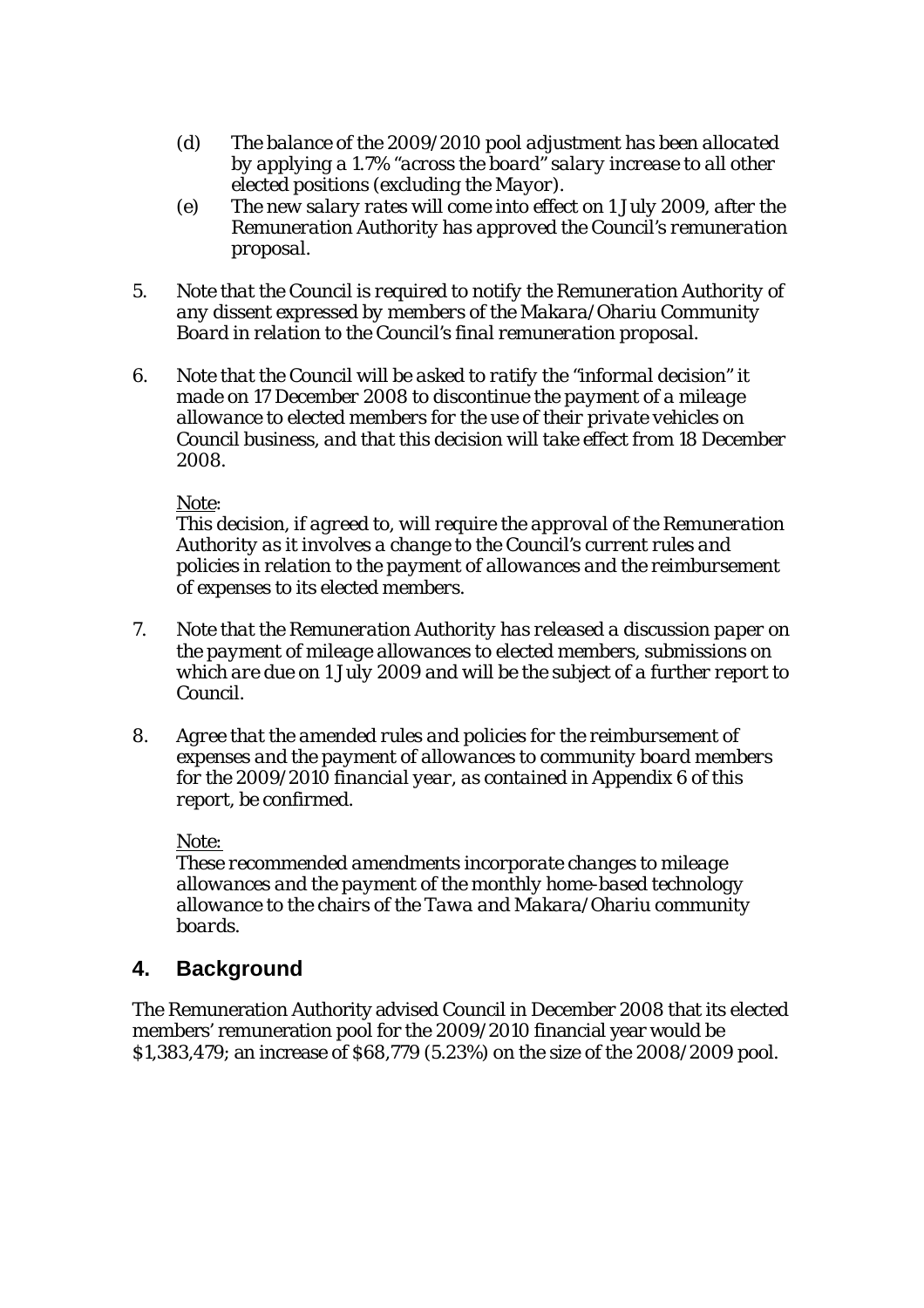The allocation of the 2008/2009 pool, as determined by the Remuneration Authority, was as follows:

| <b>Mayor</b>                                 | \$148,167 pa |
|----------------------------------------------|--------------|
| <b>Deputy Mayor</b>                          | \$106,720 pa |
| Portfolio Leaders (x 5)                      | \$86,456 pa  |
| Associate Portfolio Leaders (x 2)            | \$73,325 pa  |
| <b>Chair, Regulatory Processes Committee</b> | \$83,325 pa  |
| <b>Chair, Grants Subcommittee</b>            | \$73,225 pa  |
| Councillor $(x 4)$                           | \$67,114 pa  |
| <b>Chair, Tawa Community Board</b>           | \$20,160 pa  |
| Member, Tawa Community Board (x 5)           | \$8,060      |
| Chair, Makara/Ohariu Community Board         | \$12,900 pa  |
| Member, Makara/Ohariu Community Board (x 5)  | \$5,040 pa   |

This allocation was based on the governance arrangements that were approved by the Council at its meeting on 24 April 2008. The current governance structure is working satisfactorily and there are no proposals to change those arrangements at this time.

Before finalising its proposal it has been the practice for the Council to seek input and obtain the agreement of its community boards to the proposed allocation of the remuneration pool.

A summary of the remuneration framework and the Remuneration Authority's rules and principles that the Council is required to comply with is attached as **Appendix 5.**

The ongoing payment of allowances and reimbursement of expenses to elected members, including members of community boards, also requires the annual approval of the Remuneration Authority.

The Council is therefore required to submit a copy of its proposed rules for the recovery of expenses by elected Council and community board members for the Authority's approval.

# **5. Discussion**

### *5.1 Decisions to be made*

In preparing its remuneration proposal the Council is required to make the following decisions:

- To decide whether the pool should be allocated on a salary only basis or whether it should be a mix of salary and meeting fees.
- To agree appropriate levels/rates for the different positions/roles on the Council and its community boards and, using that information, develop a proposal for the allocation of the money within the remuneration pool.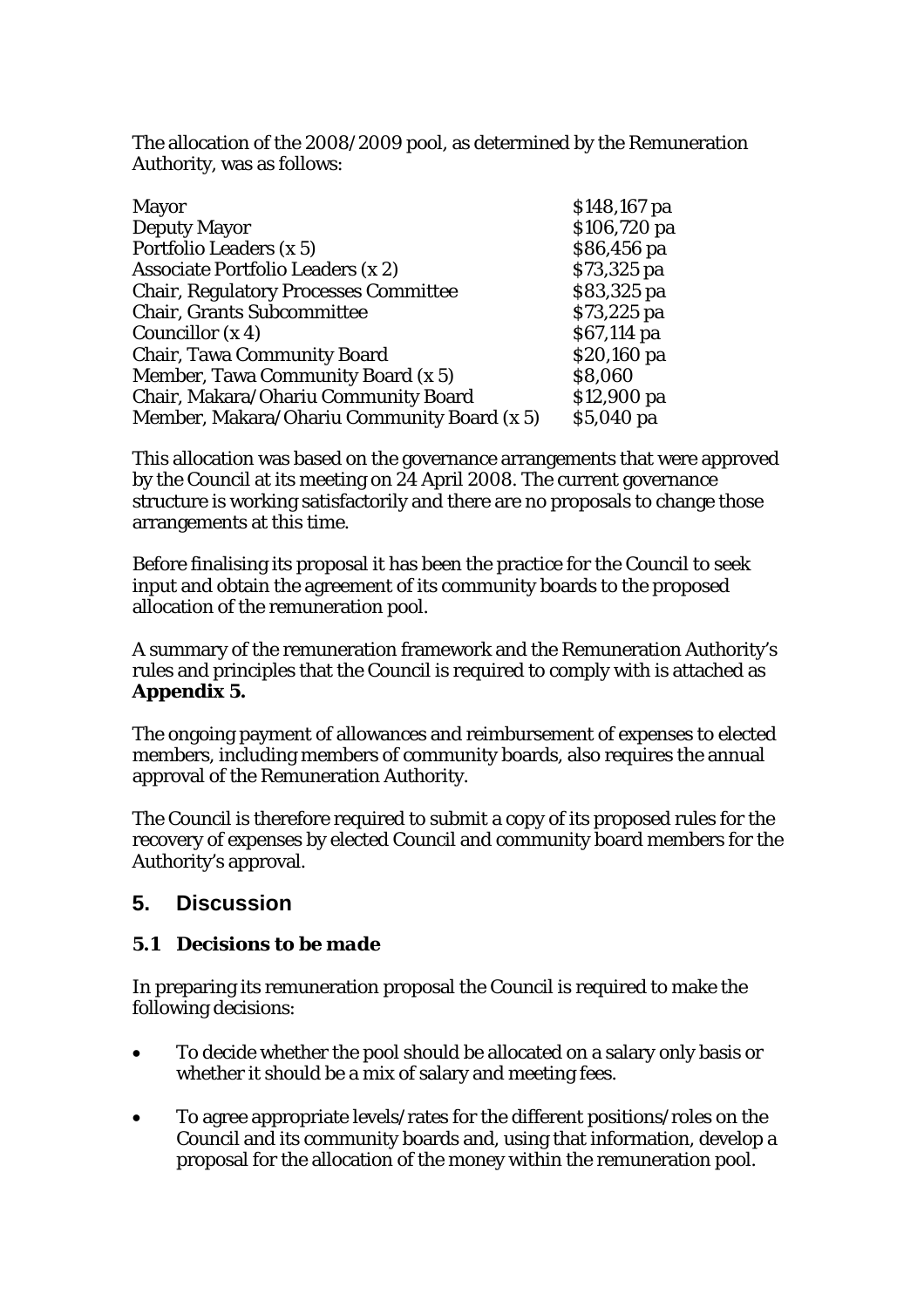- To confirm or reconfirm the basis on which the Mayoral car is supplied for the incumbent's use
- To review and agree the rules and policies for the reimbursement of elected members' expenses and the payment of allowances.

# *5.2 Basis of remunerating its elected community board members*

The rules set by the Remuneration Authority require all community board members to be paid an annual salary (i.e. there is no provision for the payment of meeting fees to community board members).

The Authority has also determined that only one salary is payable to an elected member. Any Councillor who is an appointed member of a community board is therefore not entitled to receive a separate salary for serving on the board.

The Council is required to meet at least 50% of the total salary costs for elected community board members from the remuneration pool. The rules do allow a greater percentage of those costs to be met from within the pool and the Council has, with the approval of the Remuneration Authority, agreed to meet more than 50% of these costs from the pool (ranging from 57% - 64%) over the last three years.

The decision to meet a higher percentage of these salary costs from within the pool results in a "saving" to the city's ratepayers.

# *5.3 Review of governance related matters*

When approving its new committee structure for the 2007/2010 triennium on 6 November 2007, the Council agreed that some governance related matters would be the subject of further review within six months. That review was completed in early 2008 and the new portfolio structure, based on that review, was approved by the Council at its meeting on 24 April 2008. The allocation of the 2008/2009 remuneration pool was based on that governance structure.

The structure is working satisfactorily and there are no plans to change the governance arrangements in the immediate future.

### *5.4 Remuneration review for Chair Makara-Ohariu Community Board*

At its meeting on 30 April 2008 the Council agreed that, due to an increase in the workload of the Chair of the Makara/Ohariu Community Board over the previous two or three years, a further job sizing assessment of that role should be undertaken prior to the 2009/2010 remuneration round to make sure that the rate set for this position was at an appropriate level.

A review of the functions, responsibilities and time commitments for the position has been undertaken by HayGroup. The Chair met with HayGroup and provided the information necessary to assess the accountabilities, complexities and time commitment required in the role. This information has been used to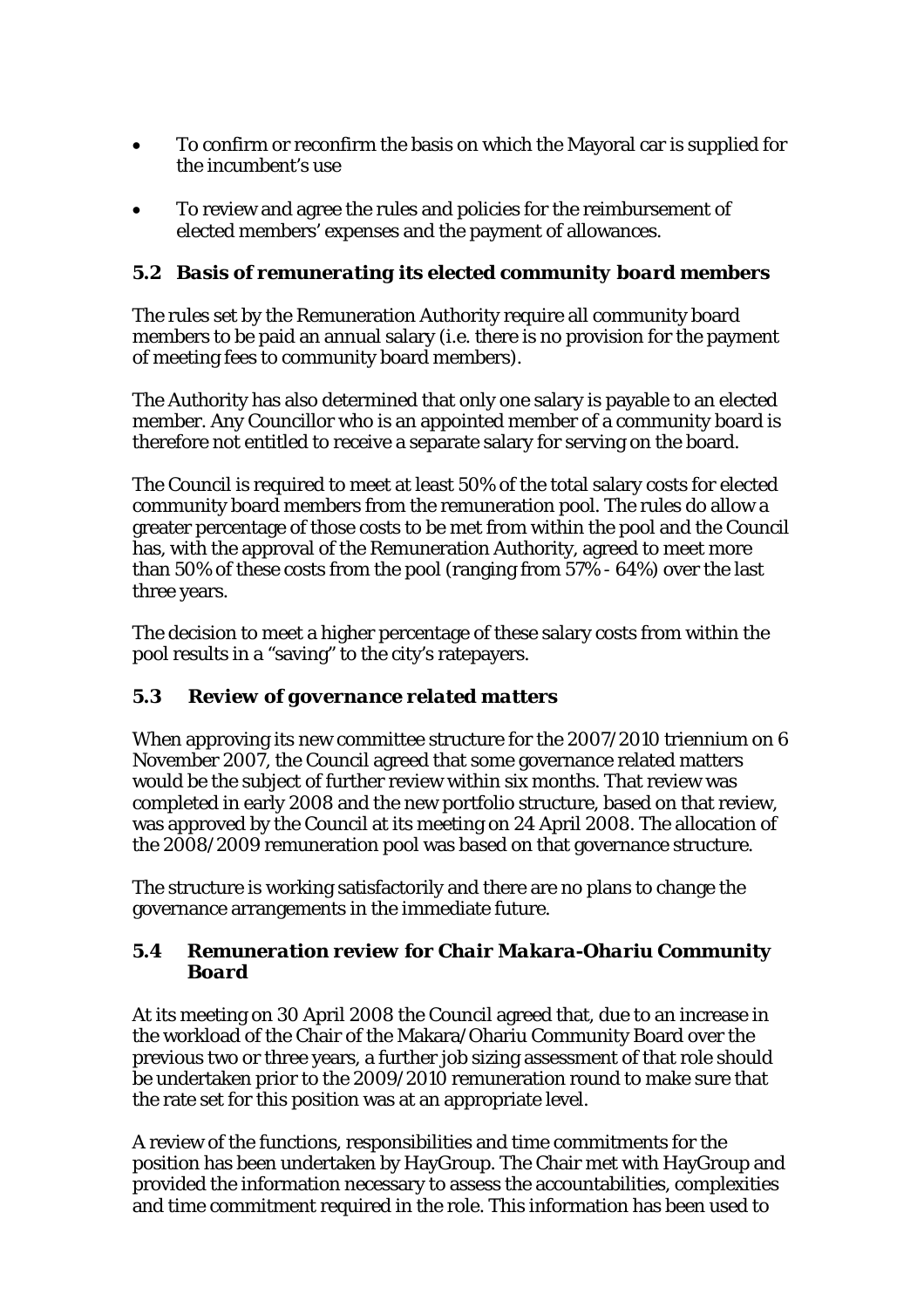review the evaluation or job size for the position using the Hay Job Evaluation methodology. The result of the review has found that, despite some changes to the types of issues presented to the Board, there is no significant change to the existing job sizing for the position.

There is therefore no proposal to recommend an increase to the existing relativities that apply to the position. The Chair of the Board is aware of HayGroup's assessment and is not unhappy with their findings.

# *5.5 Distribution of the pool*

The legislation requires the Remuneration Authority to set the size of the governance pool for all local authorities and for each Council to recommend to the Authority how they would like the pool allocated among its elected members. The Council's recommended allocation requires the approval of the Remuneration Authority before any new pay rates can be implemented.

The size of the pool is both the maximum and minimum amount that can be spent on elected members' remuneration and in the past it has been mandatory for councils to allocate the full pool. The Council has no control over the size of the pool and is required to pay its members at the rates finally determined by the Remuneration Authority. If, as a result of the Remuneration Authority's determination, individual members feel that they are being "overpaid" they can donate the appropriate amount to a charity of their choice.

However, advice has now been received from the Remuneration Authority that as a result of the current media and public interest in the remuneration of public officials, enquiries have been received from two councils asking whether it was mandatory that they fully allocate the 2009/10 governance pool as notified to them in December 2008. The councils concerned had asked whether the option of a zero remuneration adjustment from 1 July 2009 was possible.

Research undertaken by the Remuneration Authority has shown that the total movement in local authority remuneration is around 3%, although this has fallen unevenly across authorities according to the pattern of growth (or decline). In arriving at this figure, the Remuneration Authority accessed remuneration survey data which supported a higher increase. However, surveys almost inevitably lag what is currently taking place in the remuneration market. Their decision to increase the nationwide pool by 3% takes account of not only the survey data, but also the Authority's best judgement of slowing remuneration growth during 2008/09 and into 2009/10.

It is their view that the adjustment from 1 July 2009 reflects, in some respects, the lag between the collection of market remuneration data, and the timing of the implementation of their remuneration decisions. They anticipate that survey data this year will not support any significant increase in the pool for 2010/2011.

In their letter the Remuneration Authority has indicated that their preference is for the 2009/2010 governance pools to be fully allocated, for the following reasons: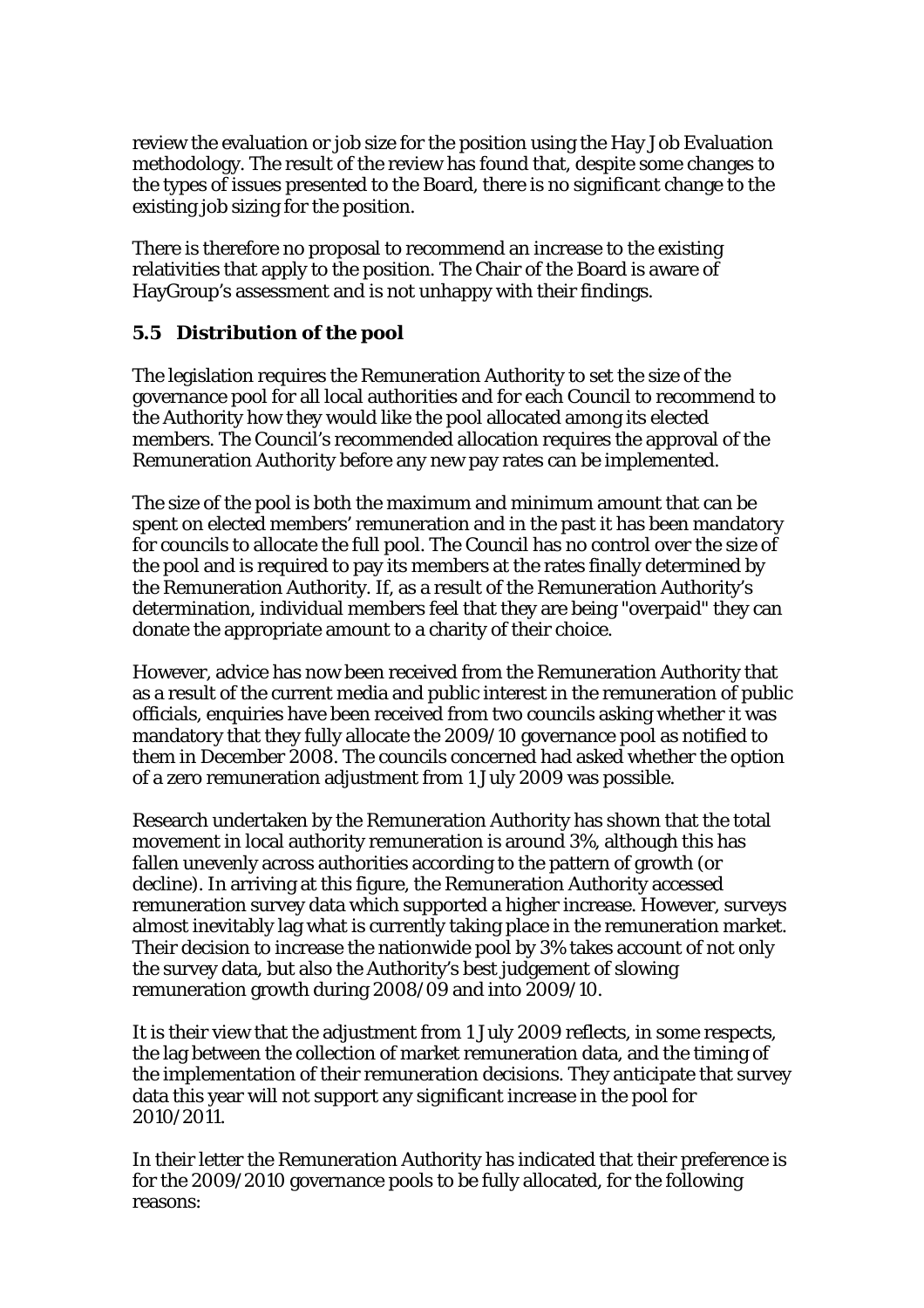- *(1) The increase from 1 July 2009 is conservative in that it is somewhat less than market information might indicate should be the adjustment.*
- *(2) A zero increase from 1 July 2009 could create a situation where a larger, and perhaps less publicly acceptable, adjustment may need to made from 1 July 2010. Further postponing an adjustment at that time would only serve to exacerbate the problem.*
- *(3) The raison d'être of the Remuneration Authority's role in setting the remuneration of elected representatives and statutory officers is to remove the political responsibility, and associated pressure, from those persons. The Authority must ensure, as far as they can, that this independence from political pressure is maintained.*

Despite this they have advised that they will, provided there is unanimity among the Council's elected representatives consider submissions from any council for other than a full allocation of the pool. However, they have also indicated that they will be looking for valid reasons to agree to any such requests.

The Remuneration Authority has confirmed that the Wellington City Council's elected members' remuneration pool for the 2009/2010 financial year will be \$1,383,479, an increase of \$68,779. The Mayor's salary, all of which must be met from the pool, has been increased by \$5,493 to \$153,660 pa.

The size of the pool available for distribution amongst the remaining elected members, including community board members, is therefore \$1,229,819 (\$63,286 of which is "additional" money).

### *5.5.1 Distribution options*

A number of possible options **(Appendices 1-4)** have been developed for the allocation of the pool. These include a "status quo" option **(Appendix 4)** in the event the Council wishes to seek the agreement of the Remuneration Authority to a zero remuneration adjustment for the 2009/2010 financial year.

These options have taken into account the roles and responsibilities of the various positions and have been developed on:

- the salary only option for all elected positions
- the retention of the existing relativities and weightings that were established some years ago as a result of some job sizing work undertaken by HayGroup Consultants
- the position taken by Council over the last three years to meet a greater portion of the total salaries paid to community board members from the remuneration pool (a minimum of 50% is required).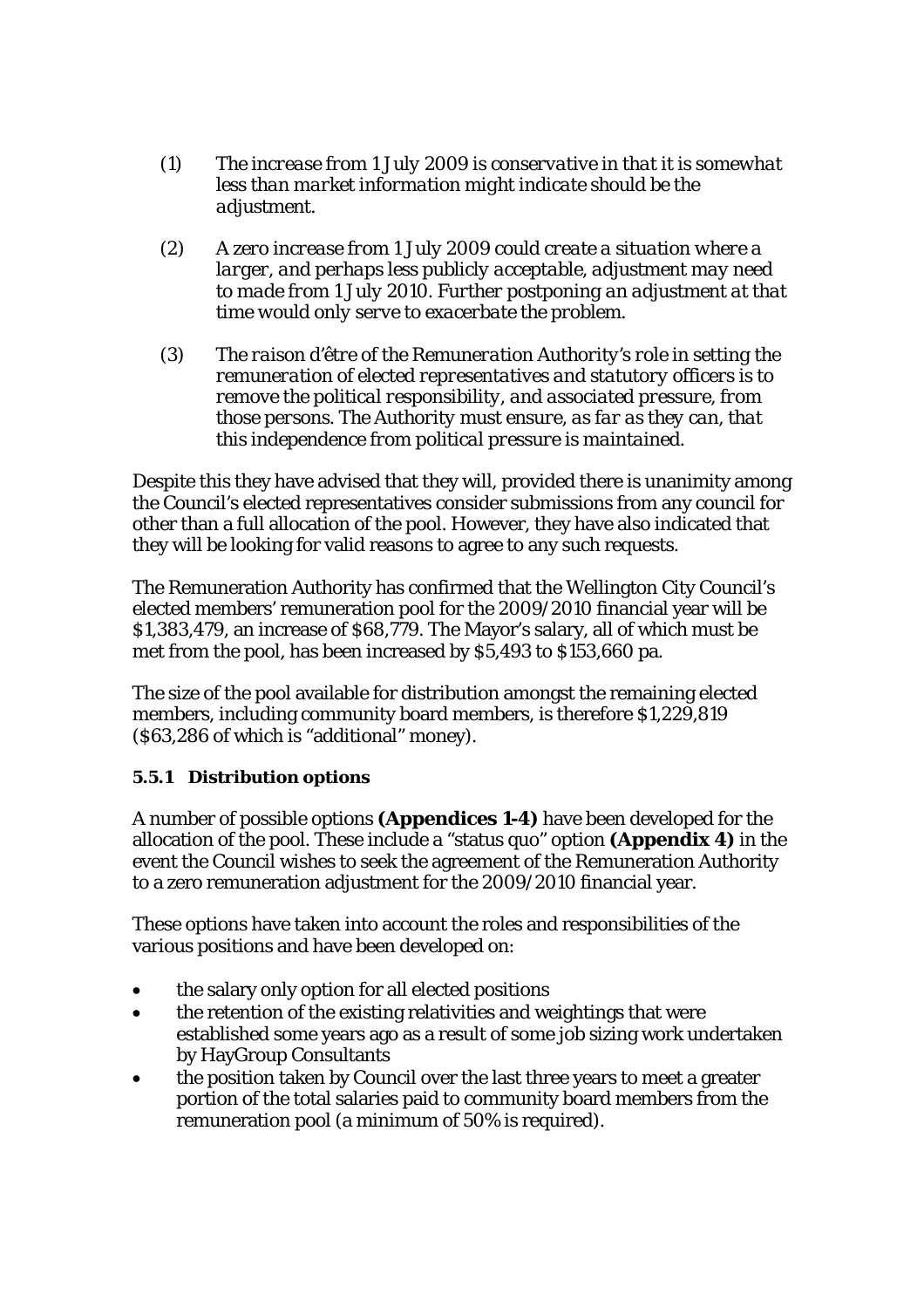### *Option 1*

This option proposes that 100% of the total salaries paid to community board members be met from the remuneration pool (currently 56.69%) plus a 1.7% "across the board" salary increase for all elected members (including community board members but excluding the Mayor). This will result in an overall increase of \$26,096 to elected members' remuneration for the 2009/2010 financial year.

This option proposes the full allocation of the recommended 2009/2010 pool and will not require any additional funding (outside of the pool) from rates.

The proposed allocation is set out in **Appendix 1.**

#### *Option 2*

This option proposes a 3.7% "across the board" salary increase (consistent with the Mayor's increase) for all elected members, including community board members, and for 76.28% of the total salaries paid to community board members to be met from the remuneration pool (currently 56.69%). This will result in an overall increase of \$50,334 to elected members' remuneration for the 2009/2010 year.

This option proposes the full allocation of the recommended 2009/2010 pool and will require an additional \$24,238 to be funded from rates (in addition to the pool).

The proposed allocation is set out in **Appendix 2.**

### *Option 3*

This option proposes an "across the board" salary increase 0f 5.5% for all elected members, (including community board members but excluding the Mayor) and for 55.75% of the total salaries paid to community board members to be met from the remuneration pool (currently 56.69%). This will result in an overall increase of \$72,103 to elected members' remuneration for the 2009/2010 year.

This option proposes the full allocation of the recommended 2009/2010 pool and will require an additional \$46,007 to be funded from rates (in addition to the pool).

The proposed allocation is set out in **Appendix 3.**

#### *Option 4 (Status quo)*

This option is the status quo. It proposes a nil salary increase for all elected members (including the Mayor and community board members) and for 56.69% of the total salaries paid to community board members to be met from the remuneration pool (i.e. the retention of the current salary rates).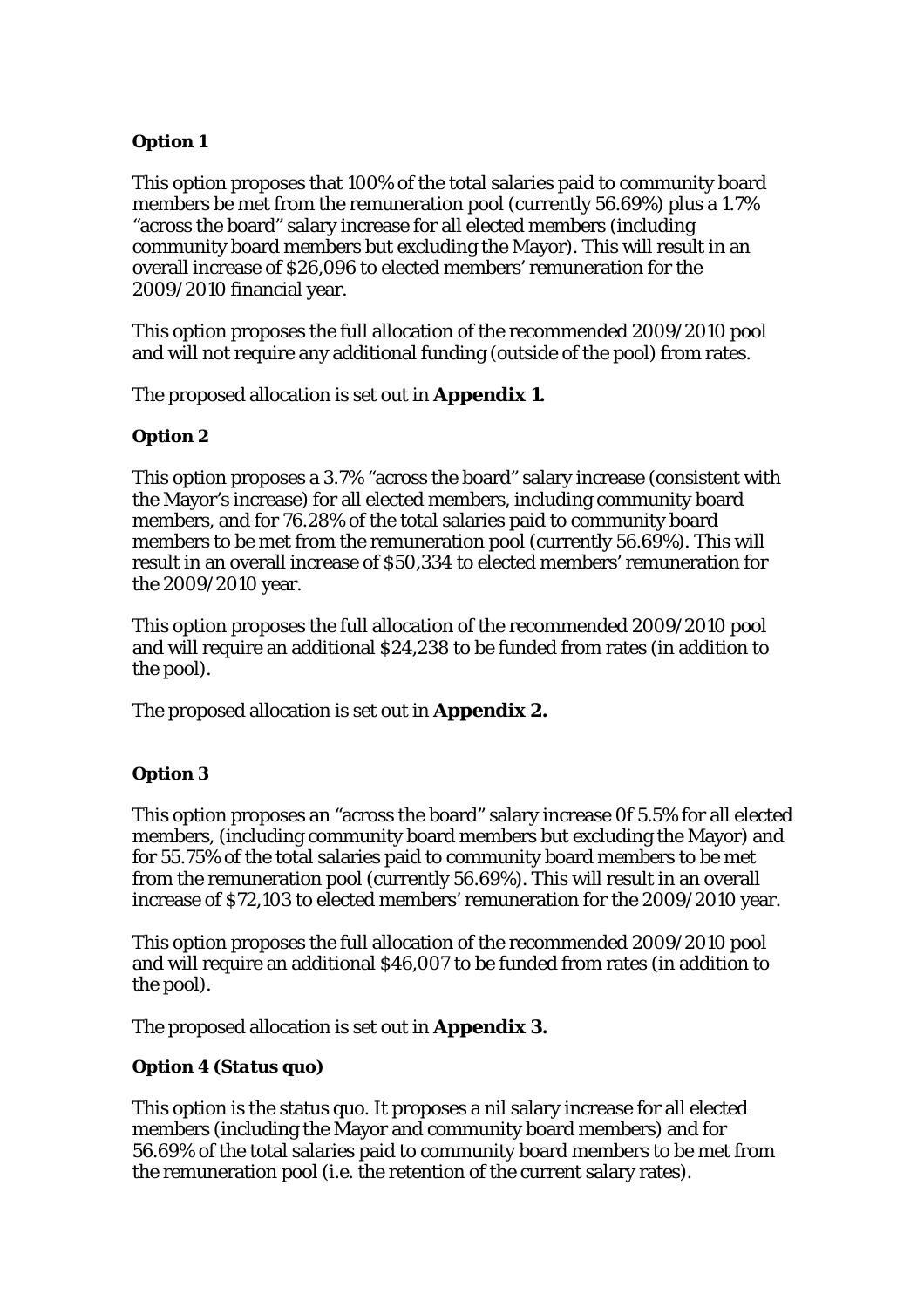This option will result in a saving of \$68,779 pa (i.e. the total increase to the 2009/2010 remuneration pool as proposed by the Remuneration Authority).

The adoption of this option is reliant on a unanimous decision by Council and subject also to the Remuneration Authority being satisfied with any reasons put forward by Council for requesting a nil increase.

The proposed allocation is set out in **Appendix 4.** 

# *5.5.2 Recommended option*

Although the Remuneration Authority has now indicated that they will, in certain circumstances, consider submissions from councils for other than a full allocation of the pool, their preference is for the governance pools to be fully allocated as has been required in the past.

If the Council is unanimous in its decision to seek other than a full allocation of the pool it will need to provide valid reasons to the Remuneration Authority in support of its request and adopt Option 4 as its recommended proposal for the allocation of the pool for 2009/2010 (i.e. no change to the 2008/2009 levels of remuneration).

In the event Council agrees with the reasons put forward by the Remuneration Authority to fully allocate its 2009/2010 remuneration pool it is recommended that the Council adopt Option 1, the details of which are as follows:

| <b>Mayor</b>                                 | \$153,660 pa  |
|----------------------------------------------|---------------|
| <b>Deputy Mayor</b>                          | \$108,524 pa  |
| Portfolio Leader (x 5)                       | \$87,920 pa   |
| <b>Chair, Regulatory Processes Committee</b> | \$84,740 pa   |
| <b>Associate Portfolio Leader (x2)</b>       | \$74,570 pa   |
| <b>Chair, Grants Subcommittee</b>            | \$74,570 pa   |
| Councillor $(x 4)$                           | \$68,255 pa   |
| <b>Tawa Community Board</b>                  |               |
| Chair                                        | \$20,500 pa*  |
| Elected Member (x 5)                         | \$8,196 pa*   |
| Makara/Ohariu Community Board                |               |
| Chair                                        | $$13,120$ pa* |
| Elected Member (x 5)                         | $$5,125$ pa*  |

\* 100 % of the salaries for community board members are to be met from the remuneration pool.

The adoption of this option not only takes on board the Remuneration Authority's concerns but also limits the overall increase to ratepayers (for the funding of elected members remuneration) to \$26,096 for the 2009/2010 financial year.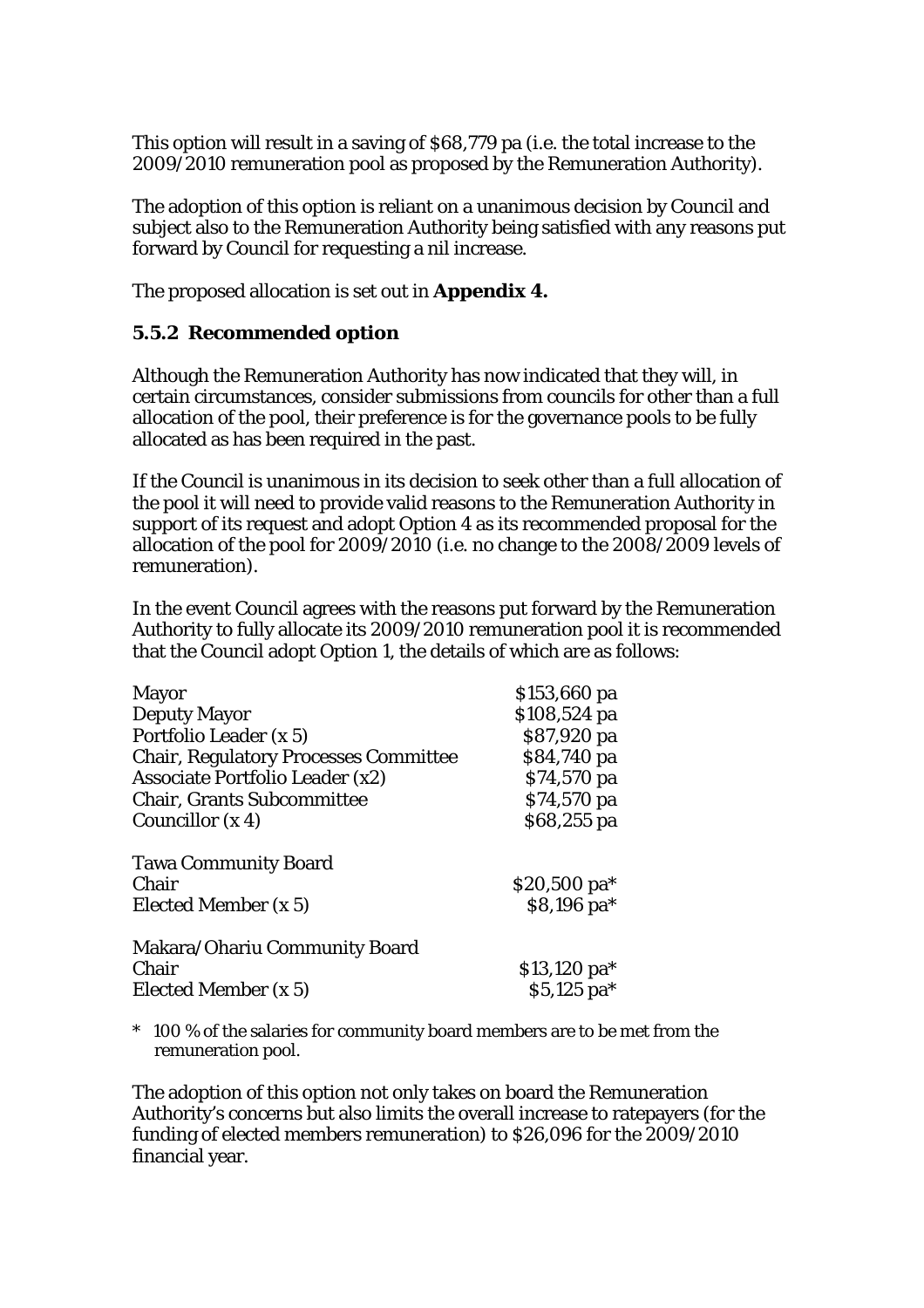The matter is referred to the Makara/Ohariu Community Board for a decision as to which of the options the Board favours.

# *5.6 Payment of allowances and reimbursement of expenses*

The Council is required to review, on an annual basis, the rules and policies it applies for the reimbursement of expenses and the payment of allowances to its elected members. These rules and policies, once agreed on, must be referred to the Remuneration Authority for approval, prior to their implementation by the Council.

Some changes to the Council's current policies are required as a result of advice recently received from the Council's taxation team in relation to the payment of withholding tax on allowances and the "informal decision" taken by the Council at its meeting on 17 December 2008 to discontinue the payment of a mileage allowance to elected members for the use of their private vehicles on Council business.

### *5.6.1 Taxation of allowances*

We have now been advised that allowances paid to elected members for expenses incurred are subject to withholding tax (at the rate of 33c in the \$).

However, *reimbursements for actual expenses* incurred by elected members in the course of their duties (e.g. reimbursement of food and accommodation costs whilst on approved Council business) will not be subject to withholding tax provided that:

- the expenditure is actually incurred and paid by the elected member; and
- the Council retains the original receipts where it is reimbursed by the Council.

#### *5.6.2 Mileage allowance*

As a result of the discussions that took place at the Long Term Community Council Plan (LTCCP) workshop in November last year, councillors agreed to consider some possible savings in terms of councillor related expenditure.

Accordingly a proposal was "informally" put to all councillors at the end of the December Council meeting identifying a number of areas where savings could be made. One of the areas identified related to the payment of mileage allowance to elected members to reimburse them for the costs of using their private vehicles on Council business. Because elected members were "self employed" and therefore had the ability to claim the costs of using their vehicles as a business expense (when lodging their annual tax return), it was agreed that the payment of a mileage allowance to elected members should be discontinued with immediate effect.

Because this decision involves a change to the Council's current rules in relation to the payment of allowances and the reimbursement of expenses, the Remuneration Authority will need to be notified of the policy change. A formal confirmation of the decision is therefore required.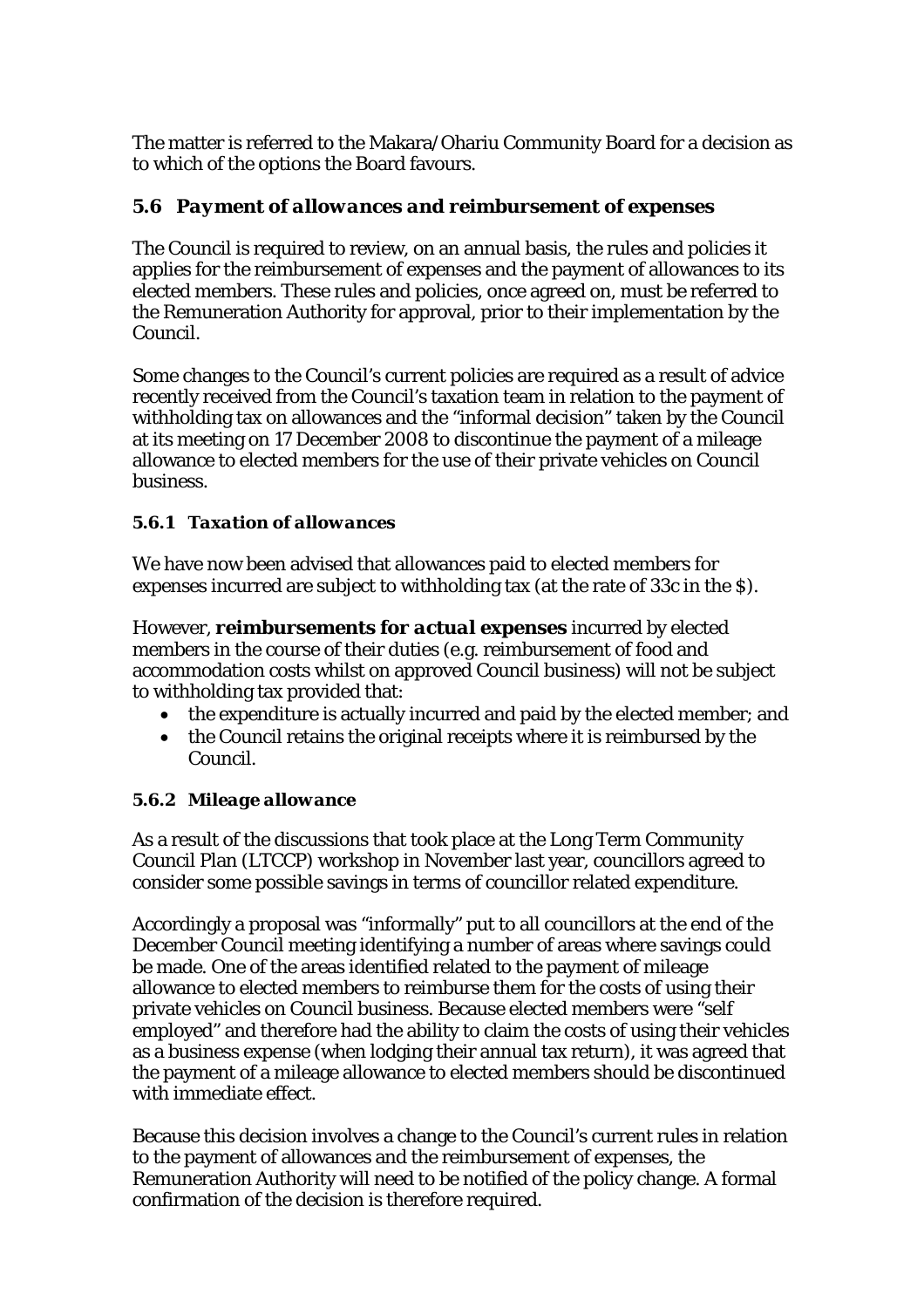The Council will therefore be asked to ratify the "informal decision" it took on 17 December 2008 and for the matter to be referred to the Remuneration Authority for its approval.

It is also proposed that this policy change apply for the 2009/2010 financial year.

### *5.6.2.1 Proposal to abolish payment of mileage allowances*

In issuing its 2008 determination the Remuneration Authority signalled its intention to review the basis and application of the mileage allowance payable to elected members prior to the release of its 2009/2010 Local Government Elected Members' Determination.

It has now released a discussion paper on the payment of mileage allowances to elected members. The paper includes a proposal to abolish the allowance as it currently applies and for it to be replaced with a reimbursement for travelling time and actual travel costs, but only in limited circumstances. The Remuneration Authority has acknowledged that as this is a significant change it is not their intention to introduce any change before the 2010 local body elections.

In releasing the paper they have however drawn attention to the fact that the provisions of the current determination concerning the payment of mileage allowance are permissive rather than mandatory.

In view of the current economic climate and the public interest that has been shown in the remuneration of elected representatives, the Remuneration Authority has reminded councils that there is an opportunity for them to recommend an amendment to their respective expenses rules, with effect from 1 July 2009.

Although this advice is in line with the informal decision the Council has already taken, and is to ratify at its next meeting, a report on the Remuneration Authority's proposal will be submitted for Council's consideration prior to the close of submissions on 1 July 2009.

### *5.6.3 Home-based technology allowance*

The Council has, with the approval of the Remuneration Authority, paid a home-based technology allowance of up to \$45 per month to the chairs of the Tawa and Makara/Ohariu community boards to reimburse them a portion of the communication costs incurred by them in undertaking their duties.

Based on advice received from Inland Revenue at the time this allowance was introduced, these payments have not had withholding tax deducted.

However, we have now received advice that withholding tax needs to be deducted from these payments unless the original invoices are received and retained by the Council.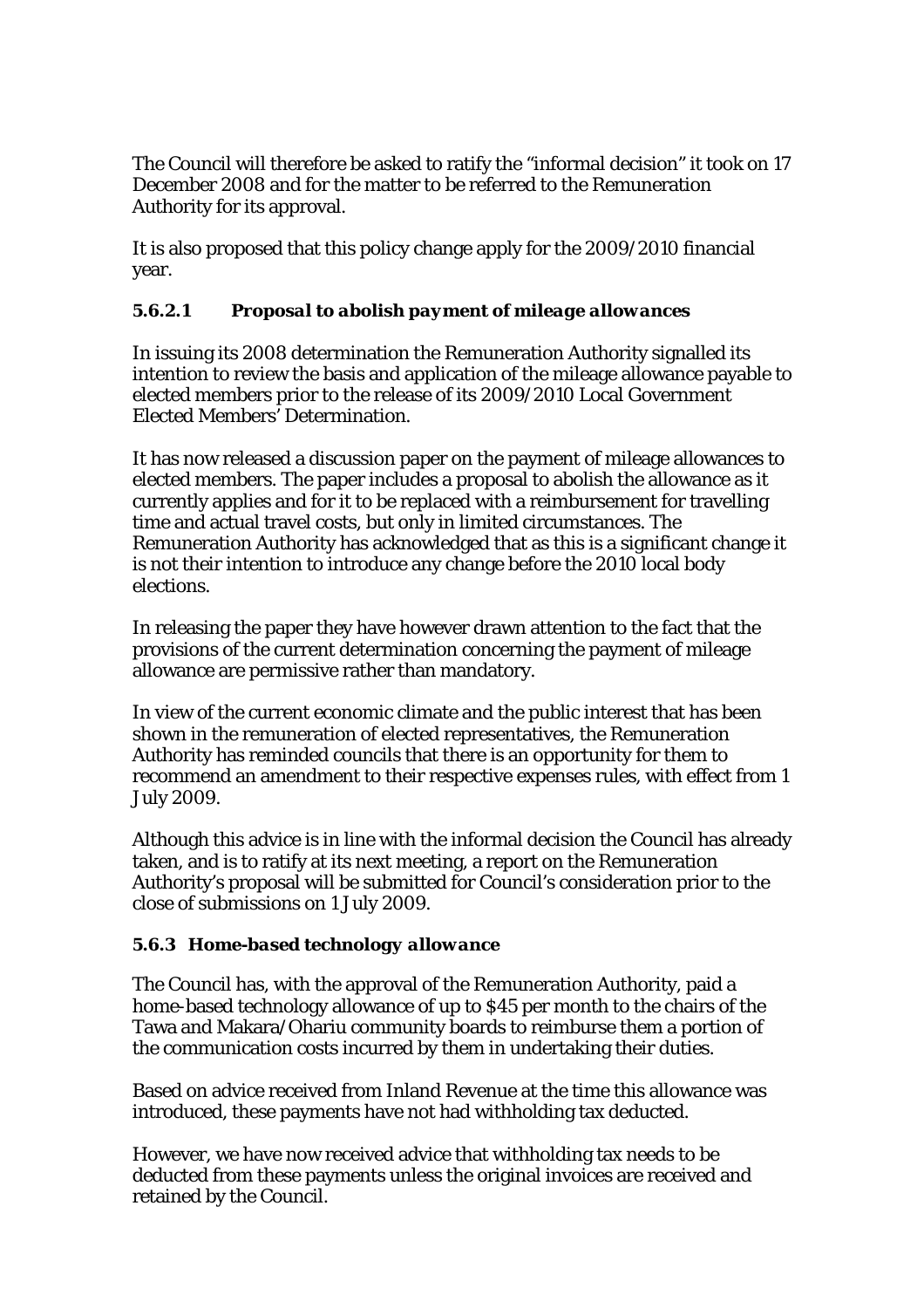The options that are available are for the chairs of the Boards to:

- retain the original invoice/s and receive the \$45 allowance, less withholding tax; or
- supply the original invoice/s to the Council and be reimbursed the actual costs, up to a maximum of \$45. The Council will retain the original invoice/s and no withholding tax will be deducted from the reimbursement.

It is recommended that the Council's policy in respect to the payment of this allowance be amended to provide for the payment of \$45 per month less withholding tax (if the original invoice is retained by the elected member) or the reimbursement of the actual costs up to a maximum of \$45 per month (if the original invoice is supplied to the Council).

# *5.7 Unanimity of the Council's decision*

In submitting its proposal the Council is required to notify the Remuneration Authority with details of:

- (i) any dissent at Council, and
- (ii) any dissent from community boards.

The Board also has the ability to express any opposing views it might have on the Council's final proposal direct to the Remuneration Authority if it so wishes.

If the Council's recommendations are unanimous and reasonable it is unlikely that the Authority will withhold its approval. However, the Authority has the power to amend any proposal if the level of dissatisfaction is high or if it considers the proposal is unreasonable.

# **6. Conclusion**

The Council is required to submit its proposal for the allocation of the 2009/2010 elected members' remuneration pool and its rules and policies for the reimbursement of expenses and the payment of allowances to its elected members to the Remuneration Authority for approval by 1 April 2009.

Before doing so it has been the practice for Council to seek input from its community boards before finalising and lodging its proposals with the Remuneration Authority.

The Council will consider the allocation of the 2009/2010 remuneration pool and its rules for the reimbursement of expenses to its elected members at its meeting on 19 March 2009. An indication of the Board's position on the suggested pool allocation, insofar as remuneration payments to the Board members are concerned, and the revised rules are needed in time for that meeting.

Contact Officer: *Ross Bly, Special Projects and Electoral Officer.*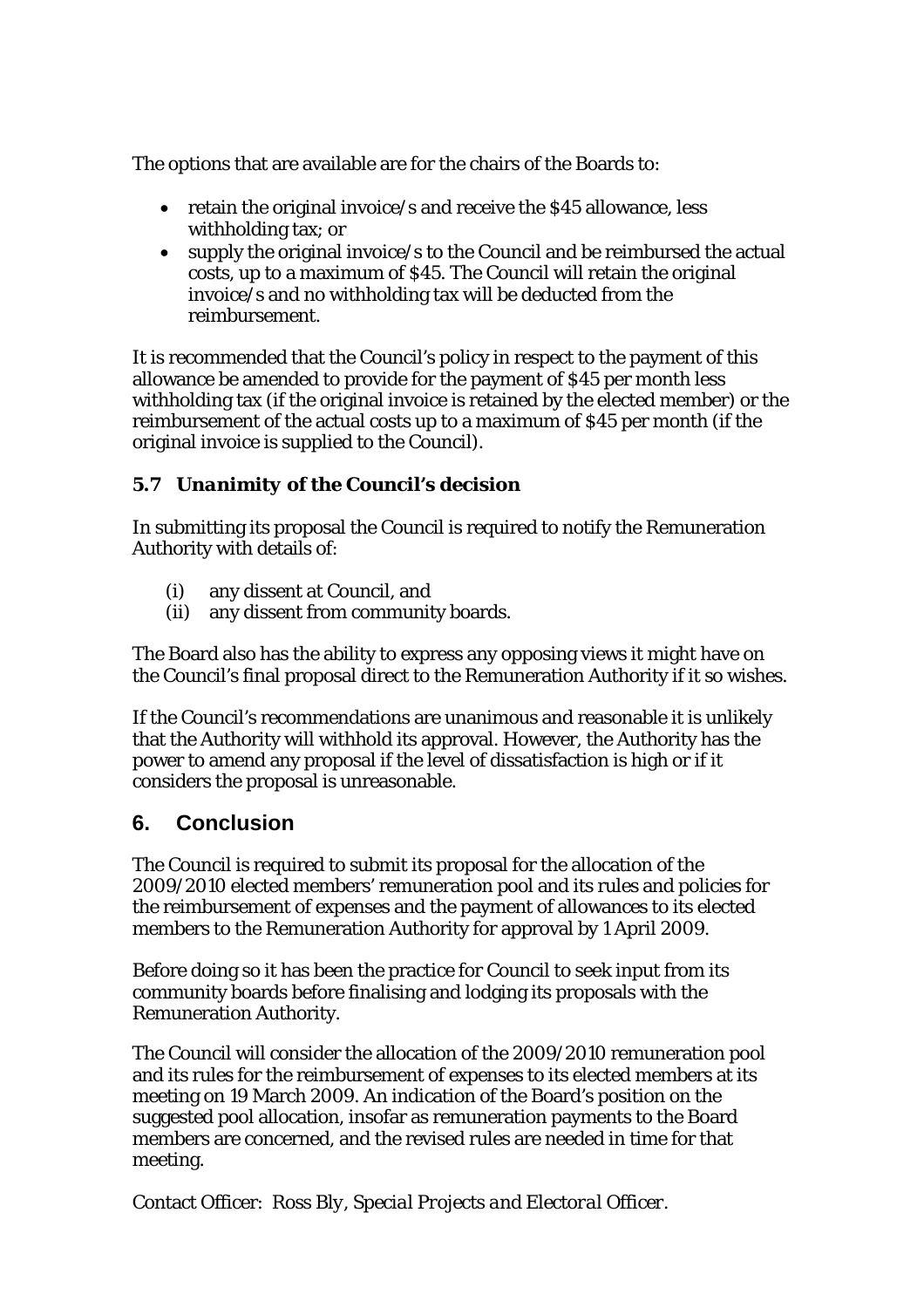# **Supporting information**

#### **1) Strategic Fit/Strategic Outcome**

*This project supports Long-term outcome 7.2.2 "Wellington will operate an open and honest decision making process that generates confidence and trust in the democratic system".*

#### **2)LTCCP/Annual Plan reference and long term financial impact**

*The project relates to C534: Elections, Governance and Democratic Process.*

## **3) Treaty of Waitangi implications**

*There are no Treaty of Waitangi implications.* 

#### **4) Decision-making**

*This is not a significant decision.* 

#### **5) Consultation**

*Consultation between the Remuneration Authority and the Tawa and Makara/Ohariu community boards is ongoing. No public consultation or consultation with Maori is required.*

### **6) Legal implications**

*There are no legal implications.*

#### **7) Consistency with existing policy**

*This report is consistent with existing Wellington City Council policy*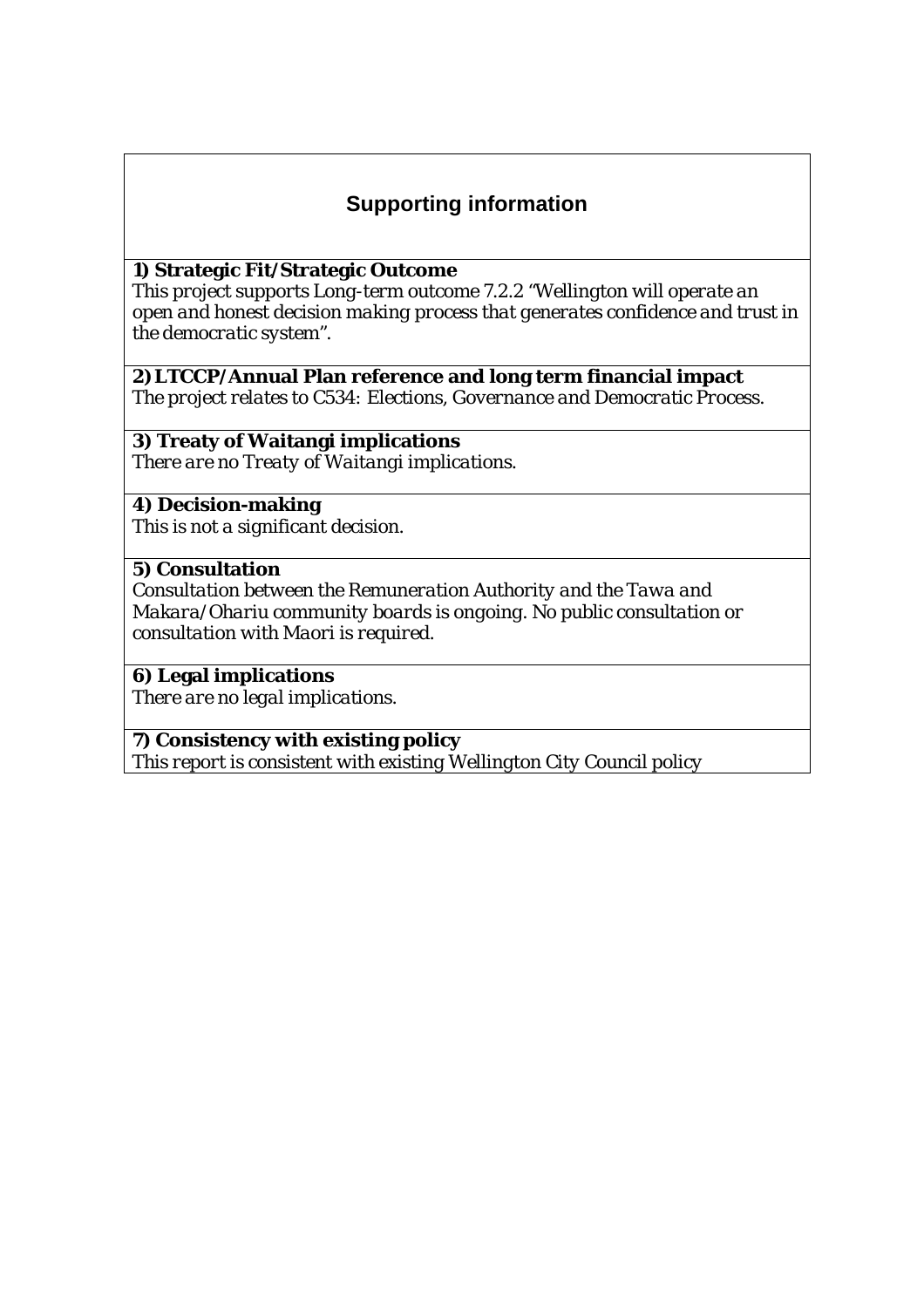## **Option 1**

This option proposes 100% of the total salaries paid to community board members be met from the remuneration pool (currently 56.69%) plus a 1.7% "across the board" salary increase for all elected members (including community board members but excluding the Mayor).

| Name                                                   | <b>Current Salary</b><br>(2008/2009) | Proposed<br>distribution of<br>2009/10<br>adjustment | Proposed<br><b>Annual</b><br><b>Salary</b><br>2009/2010 |
|--------------------------------------------------------|--------------------------------------|------------------------------------------------------|---------------------------------------------------------|
| <b>Mayor</b>                                           | \$148,167*                           | \$5,493*                                             | \$153,660*                                              |
| <b>Deputy Mayor</b>                                    | \$106,720                            | \$1,804                                              | \$108,524                                               |
| Portfolio Leader (x 5)                                 | \$86,456                             | \$1,464                                              | \$87,920                                                |
| <b>Chair, Regulatory Processes Committee</b>           | \$83,325                             | \$1,415                                              | \$84,740                                                |
| Associate Portfolio Leader (x2)                        | \$73,325                             | \$1,245                                              | \$74,570                                                |
| <b>Chair, Grants Subcommittee</b>                      | \$73,225                             | \$1,345                                              | \$74,570                                                |
| Councillor (x4)                                        | \$67,114                             | \$1,141                                              | \$68,255                                                |
| <b>Chair Tawa Community Board</b>                      | \$20,160**                           | \$340                                                | $$20,500***$                                            |
| Member Tawa Community Board (x5)                       | \$8,060**                            | \$136                                                | \$8,196***                                              |
| Chair, Makara/Ohariu Community<br><b>Board</b>         | \$12,900**                           | \$220                                                | \$13,120***                                             |
| Member, Makara/Ohariu Community<br>Board (x5)          | \$5,040**                            | \$85                                                 | \$5,125***                                              |
|                                                        |                                      |                                                      |                                                         |
| <b>Total of Pool</b>                                   | \$1,314,700*                         |                                                      | \$1,383,47<br>$9*$                                      |
| <b>Total of Elected Members</b><br><b>Remuneration</b> | \$1,357,383                          |                                                      | \$1,383,47<br>9                                         |

Notes:

\* Figures determined by the Remuneration Authority.<br>\*\* 56.69% of Community Board members' remuneration

56.69% of Community Board members' remuneration met from the pool.

\*\*\* 100% of Community Board members' remuneration met from the pool.

This option proposes the full allocation of the recommended 2009/2010 pool and will not require any additional funding (outside of the pool) from rates.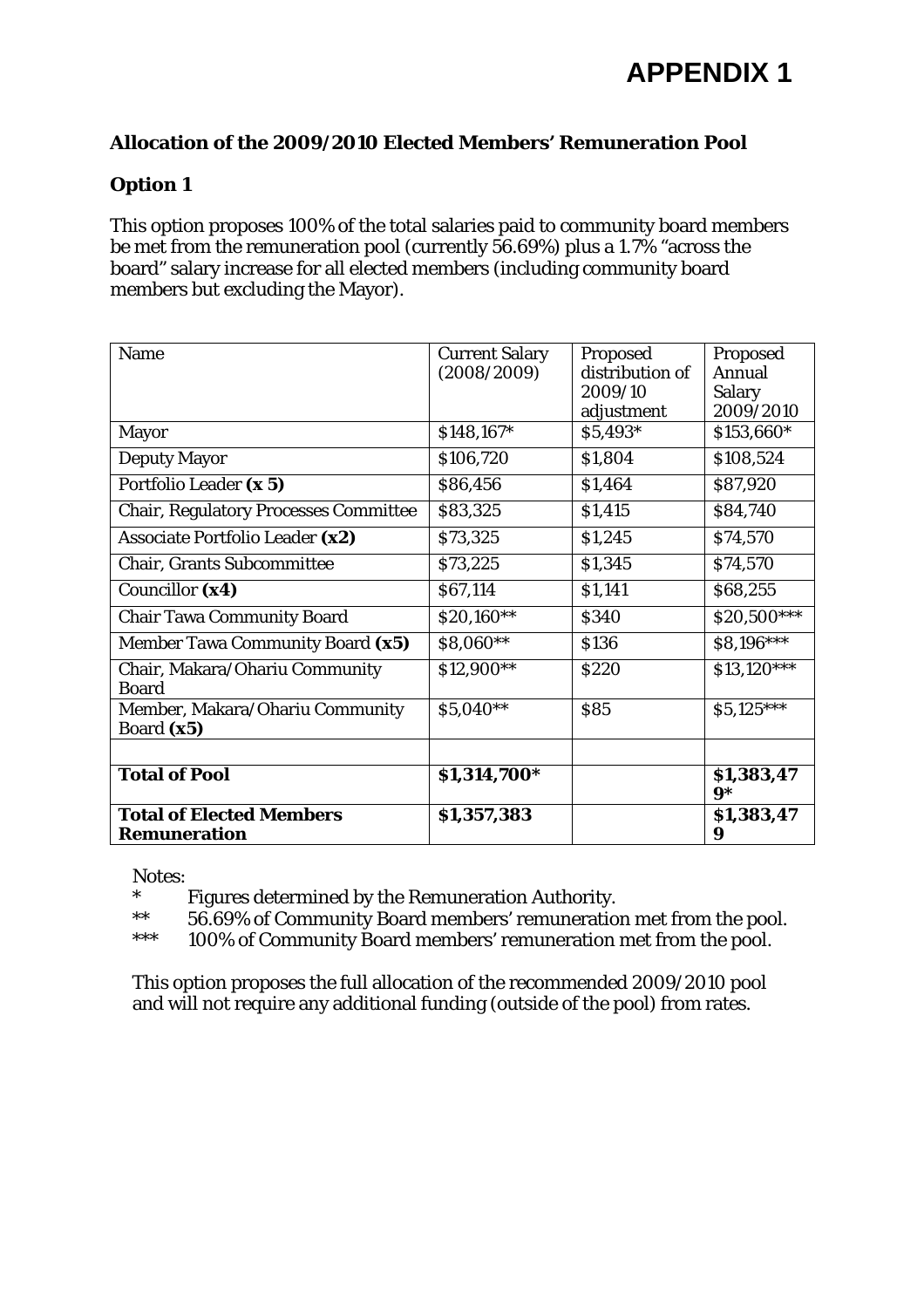### **Option 2**

This option proposes an "across the board" salary increase 0f 3.7% for all elected members, including community board members, (the same increase as the Mayor) and for 76.28% of the total salaries paid to community board members be met from the remuneration pool (currently 56.69%).

| Name                                            | <b>Current Salary</b><br>(2008/2009) | Proposed<br>distribution of<br>2009/10 | Proposed<br><b>Annual Salary</b><br>2009/2010 |
|-------------------------------------------------|--------------------------------------|----------------------------------------|-----------------------------------------------|
| <b>Mayor</b>                                    | \$148,167*                           | adjustment<br>\$5,493*                 | \$153,660*                                    |
|                                                 |                                      |                                        |                                               |
| <b>Deputy Mayor</b>                             | \$106,720                            | \$3,949                                | \$110,669                                     |
| Portfolio Leader (x 5)                          | \$86,456                             | \$3,199                                | \$89,655                                      |
| <b>Chair, Regulatory Processes</b><br>Committee | \$83,325                             | \$3,083                                | \$86,408                                      |
| Associate Portfolio Leader (x2)                 | \$73,325                             | \$2,713                                | \$76,038                                      |
| <b>Chair, Grants Subcommittee</b>               | \$73,225                             | \$2,813                                | \$76,038                                      |
| Councillor (x4)                                 | \$67,114                             | \$2,483                                | \$69,597                                      |
| <b>Chair Tawa Community Board</b>               | \$20,160**                           | \$746                                  | \$20,906***                                   |
| <b>Member Tawa Community Board</b>              | \$8,060**                            | \$298                                  | \$8,358***                                    |
| (x5)                                            |                                      |                                        |                                               |
| Chair, Makara/Ohariu Community                  | \$12,900**                           | <b>S477</b>                            | $$13,377***$                                  |
| <b>Board</b>                                    |                                      |                                        |                                               |
| Member, Makara/Ohariu Community                 | \$5,040**                            | \$186                                  | $$5,226***$                                   |
| Board (x5)                                      |                                      |                                        |                                               |
|                                                 |                                      |                                        |                                               |
| <b>Total of Pool</b>                            | \$1,314,700*                         |                                        | \$1,383,479*                                  |
| <b>Total of Elected Members</b>                 | \$1,357,383                          |                                        | \$1,407,717                                   |
| <b>Remuneration</b>                             |                                      |                                        |                                               |

Notes:

\*<br>Figures determined by the Remuneration Authority.<br>56.69% of Community Board members' remuneration

\*\* 56.69% of Community Board members' remuneration met from the pool.

\*\*\* 76.29% of Community Board members' remuneration met from the pool.

This option proposes the full allocation of the recommended 2009/2010 pool and will require an additional \$24,238 to be funded from rates (in addition to the pool).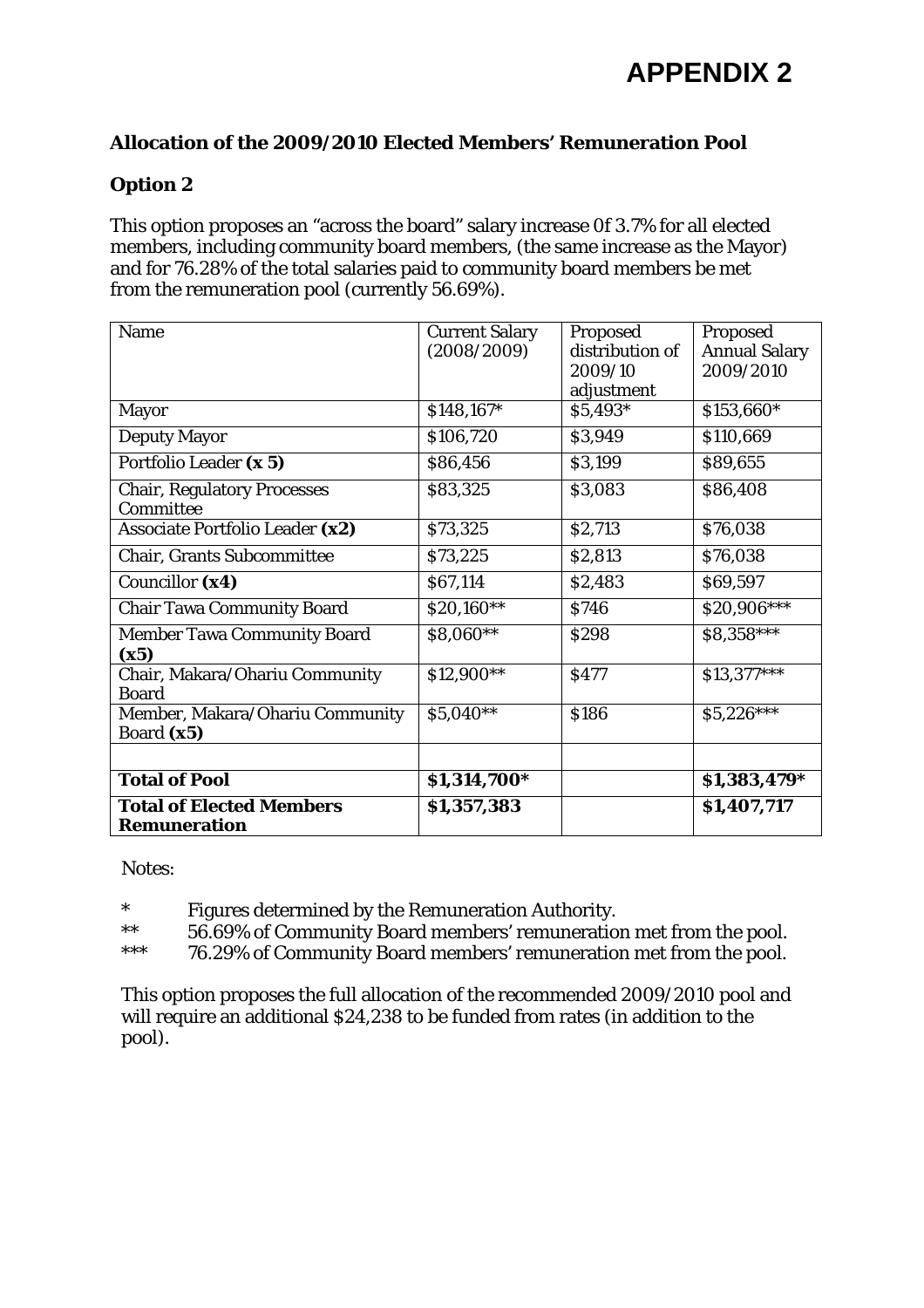## **Option 3**

This option proposes an "across the board" salary increase 0f 5.5% for all elected members, (including community board members but excluding the Mayor) and for 55.75% of the total salaries paid to community board members to be met from the remuneration pool (currently 56.69%).

| Name                                                   | <b>Current Salary</b> | Proposed        | Proposed             |
|--------------------------------------------------------|-----------------------|-----------------|----------------------|
|                                                        | (2008/2009)           | distribution of | <b>Annual Salary</b> |
|                                                        |                       | 2009/10         | 2009/2010            |
|                                                        |                       | adjustment      |                      |
| <b>Mayor</b>                                           | \$148,167*            | \$5,493*        | \$153,660*           |
| <b>Deputy Mayor</b>                                    | \$106,720             | \$5,870         | \$112,590            |
| Portfolio Leader (x 5)                                 | \$86,456              | \$4,755         | \$91,211             |
| <b>Chair, Regulatory Processes Committee</b>           | \$83,325              | \$4,583         | \$87,908             |
| Associate Portfolio Leader (x2)                        | \$73,325              | \$4,033         | \$77,358             |
| <b>Chair, Grants Subcommittee</b>                      | \$73,225              | \$4,133         | \$77,358             |
| Councillor (x4)                                        | \$67,114              | \$3,691         | \$70,805             |
| <b>Chair Tawa Community Board</b>                      | \$20,160**            | \$1,109         | \$21,269***          |
| Member Tawa Community Board (x5)                       | \$8,060**             | \$443           | \$8,503***           |
| Chair, Makara/Ohariu Community                         | \$12,900**            | <b>\$710</b>    | $$13,610***$         |
| <b>Board</b>                                           |                       |                 |                      |
| Member, Makara/Ohariu Community                        | \$5,040**             | <b>S277</b>     | \$5,317***           |
| Board (x5)                                             |                       |                 |                      |
|                                                        |                       |                 |                      |
| <b>Total of Pool</b>                                   | \$1,314,700*          |                 | \$1,383,479*         |
| <b>Total of Elected Members</b><br><b>Remuneration</b> | \$1,357,383           |                 | \$1,429,486          |

Notes:

- \* Figures determined by the Remuneration Authority.
- \*\* 56.69% of Community Board members' remuneration met from the pool.<br>\*\*\* 55.75% of Community Board members' remuneration met from the pool.
- 55.75% of Community Board members' remuneration met from the pool.

This option proposes the full allocation of the recommended 2009/2010 pool and will require an additional \$46,007 to be funded from rates (in addition to the pool).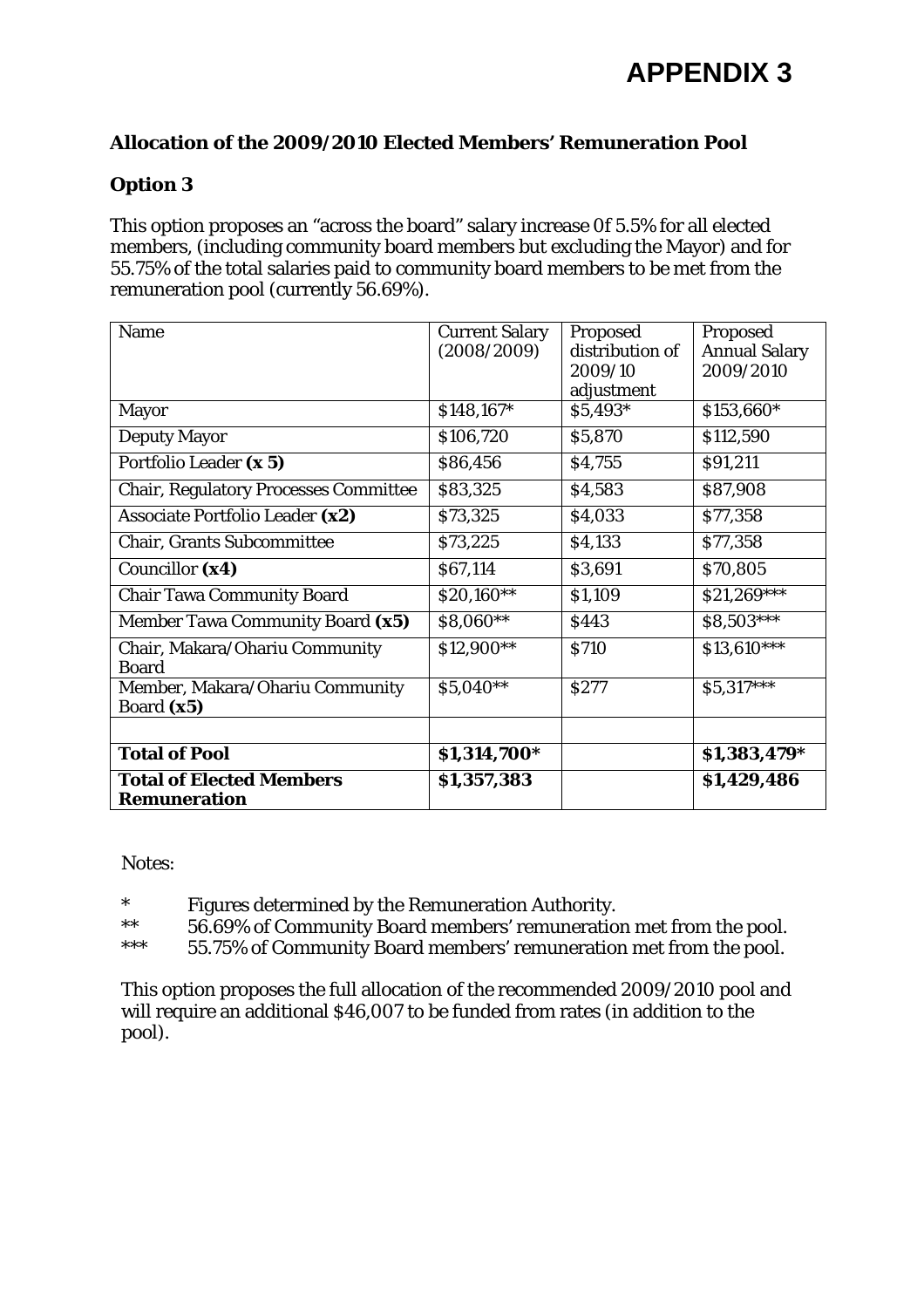## **Option 4**

This option proposes a nil salary increase for all elected members, (including the Mayor and community board members) and for 56.69% of the total salaries paid to community board members to be met from the remuneration pool (the "status quo").

| Name                                         | <b>Current Salary</b> | Proposed                 | Proposed      |
|----------------------------------------------|-----------------------|--------------------------|---------------|
|                                              | (2008/2009)           | distribution             | Annual        |
|                                              |                       | of 2009/10               | <b>Salary</b> |
|                                              |                       | adjustment               | 2009/2010     |
| <b>Mayor</b>                                 | \$148,167*            |                          | \$148,167     |
| <b>Deputy Mayor</b>                          | \$106,720             | $\overline{\phantom{a}}$ | \$106,720     |
| Portfolio Leader (x 5)                       | \$86,456              | $\overline{\phantom{a}}$ | \$86,456      |
| <b>Chair, Regulatory Processes Committee</b> | \$83,325              |                          | \$83,325      |
| Associate Portfolio Leader (x2)              | \$73,325              |                          | \$73,325      |
| <b>Chair, Grants Subcommittee</b>            | \$73,225              |                          | \$73,225      |
| Councillor (x4)                              | \$67,114              |                          | \$67,114      |
| <b>Chair Tawa Community Board</b>            | \$20,160**            |                          | \$20,160**    |
| Member Tawa Community Board (x5)             | \$8,060**             | $\qquad \qquad -$        | \$8,060**     |
| Chair, Makara/Ohariu Community Board         | \$12,900**            | $\qquad \qquad -$        | \$12,900**    |
| Member, Makara/Ohariu Community              | \$5,040**             |                          | \$5,040**     |
| Board (x5)                                   |                       |                          |               |
|                                              |                       |                          |               |
| <b>Total of Pool</b>                         | \$1,314,700*          |                          | \$1,314,700   |
| <b>Total of Elected Members</b>              | \$1,357,383           |                          | \$1,357,383   |
| <b>Remuneration</b>                          |                       |                          |               |

Notes:

- \* Figures determined by the Remuneration Authority.
- \*\* 56.69% of Community Board members' remuneration met from the pool.

This option will result in a saving of \$68,779 pa (i.e. the total increase to the 2009/2010 remuneration pool as proposed by the Remuneration Authority).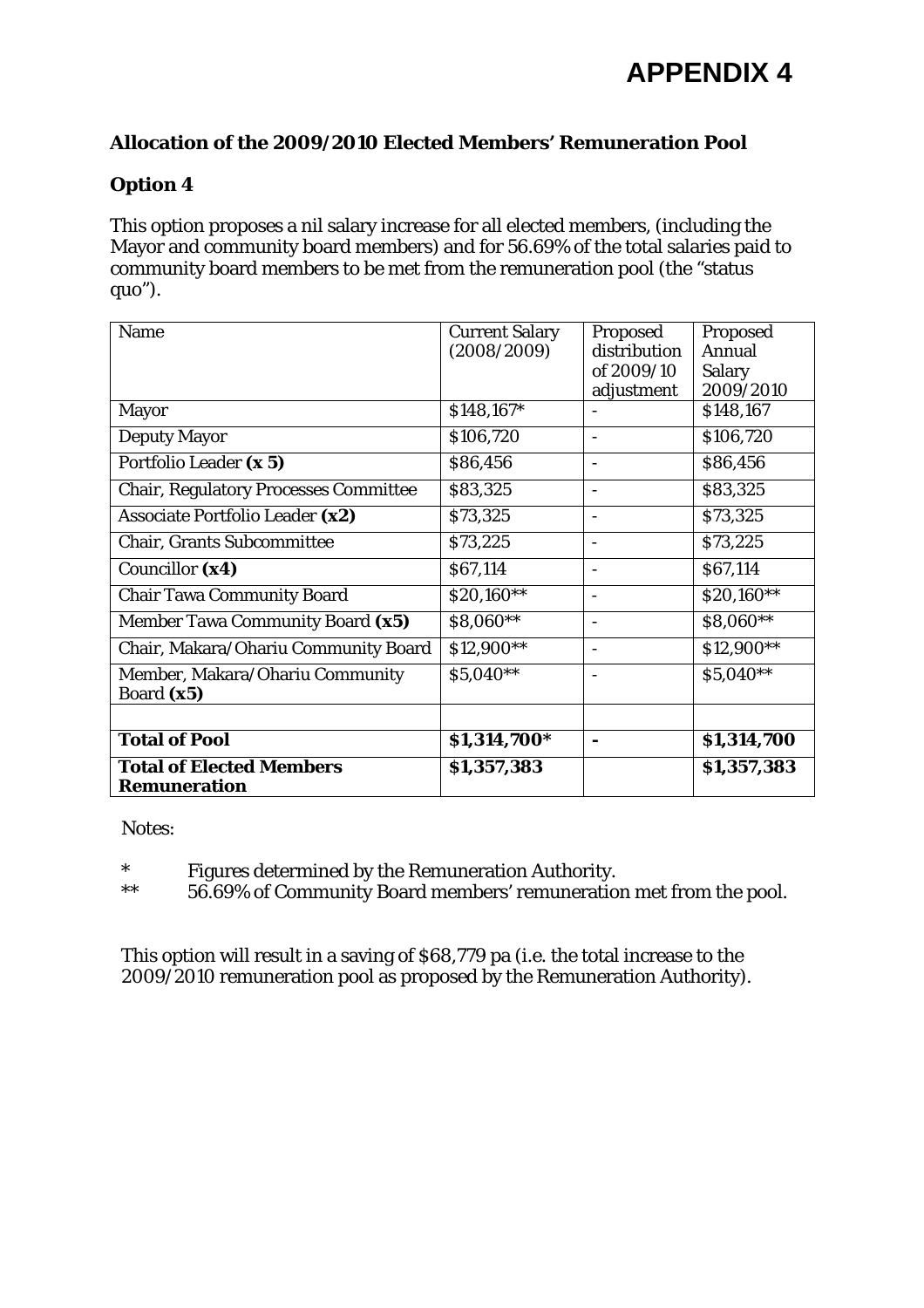#### **SUMMARY OF THE REMUNERATION FRAMEWORK - ITS RULES AND PRINCIPLES**

#### *Basis of the remuneration system*

- The Remuneration Authority approves a "remuneration pool" for each local authority, the size of which is determined on a number of consistent and transparent criteria (set by the Authority).
- The factors used by the Remuneration Authority to determine the size of the remuneration pool (for a territorial authority) are:
	- Population (50% weighting)
	- Operational expenditure (33% weighting)
	- Gross assets controlled (17% weighting)
	- Rate of population change
- The Mayor's salary is set by the Remuneration Authority and must be fully met from the pool.
- The balance of the pool is available for distribution to the Council's remaining elected members, including any community board members.
- There are two options available to Council for distributing the pool
	- A salary only model, or
	- A salary: meeting fee split (e.g. 75% salary and 25% meeting fee).
- All community board members must be paid a salary (i.e. the payment of meeting fees is not an option).
- The Remuneration Authority must issue at least one determination every three years. In normal circumstances an annual determination will be made.

#### *General principles which apply*

- The size of the remuneration pool is both the maximum and minimum amount payable to elected members.
- All proposals must be approved by the Remuneration Authority prior to implementation.
- The maximum number of hours any individual member may be paid for is 40 hours per week (i.e. 2080 hours per annum).
- Different salary and meeting fee weightings, to those originally provided by the Remuneration Authority, may be proposed.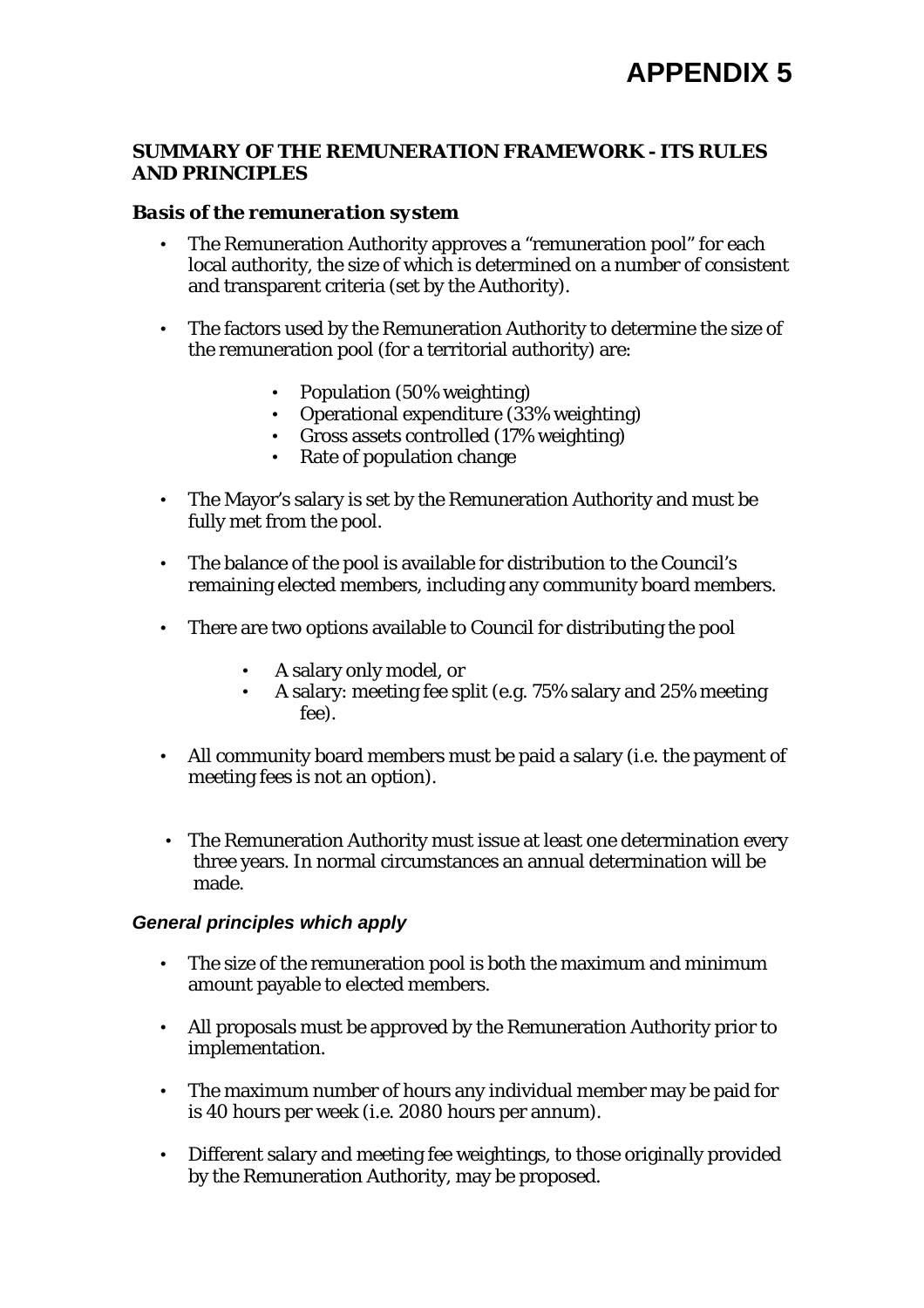- Any divergent views of Councillors and community board members, in respect of the Council's proposed allocation of the pool, must accompany the proposal submitted for the Remuneration Authority's approval.
- The Remuneration Authority is under no obligation to approve any scheme and will look at each proposal on its merits. Any proposal that is likely to result in distortions in behaviour or lack of fairness in relativity will not be approved by the Authority.
- The Remuneration Authority will not determine how the remuneration for elected members should be funded.
- Any amendment to a determination requires the prior approval of the Remuneration Authority.
- All Councils are required to publish in their Annual Report:
	- the remuneration scheme adopted (i.e. salary or salary/meeting fee split)
	- the actual payments received by each elected member, and
	- the total amount of expenses reimbursed to each elected member.

#### *What remuneration is included in the pool?*

- The Mayor's salary, as determined by the Remuneration Authority and the remuneration for the remaining elected members of Council.
- The total salary costs for any appointed community board members.
- At least half the salary costs for elected community board members. Up to 100% of these remuneration costs can be met from the pool.

#### *What remuneration is excluded from the pool?*

- Meeting fees paid to elected members in respect of resource consent hearings.
	- **Note**: A member who acts as the chairperson of a resource consent hearing is entitled to a fee of \$85 per hour of hearing time. A member who is not the chairperson of the resource consent hearing is entitled to a fee of \$68 per hour of hearing time. For any period of hearing time that is less than one hour, the fee must be apportioned accordingly. These fees have been set by the Remuneration Authority.
- The costs incurred in the reimbursement of expenses (i.e. mileage allowances, cell phones etc).
- The payment of Trustees/Directors fees to those elected members appointed to the Council's Council Controlled Organisations.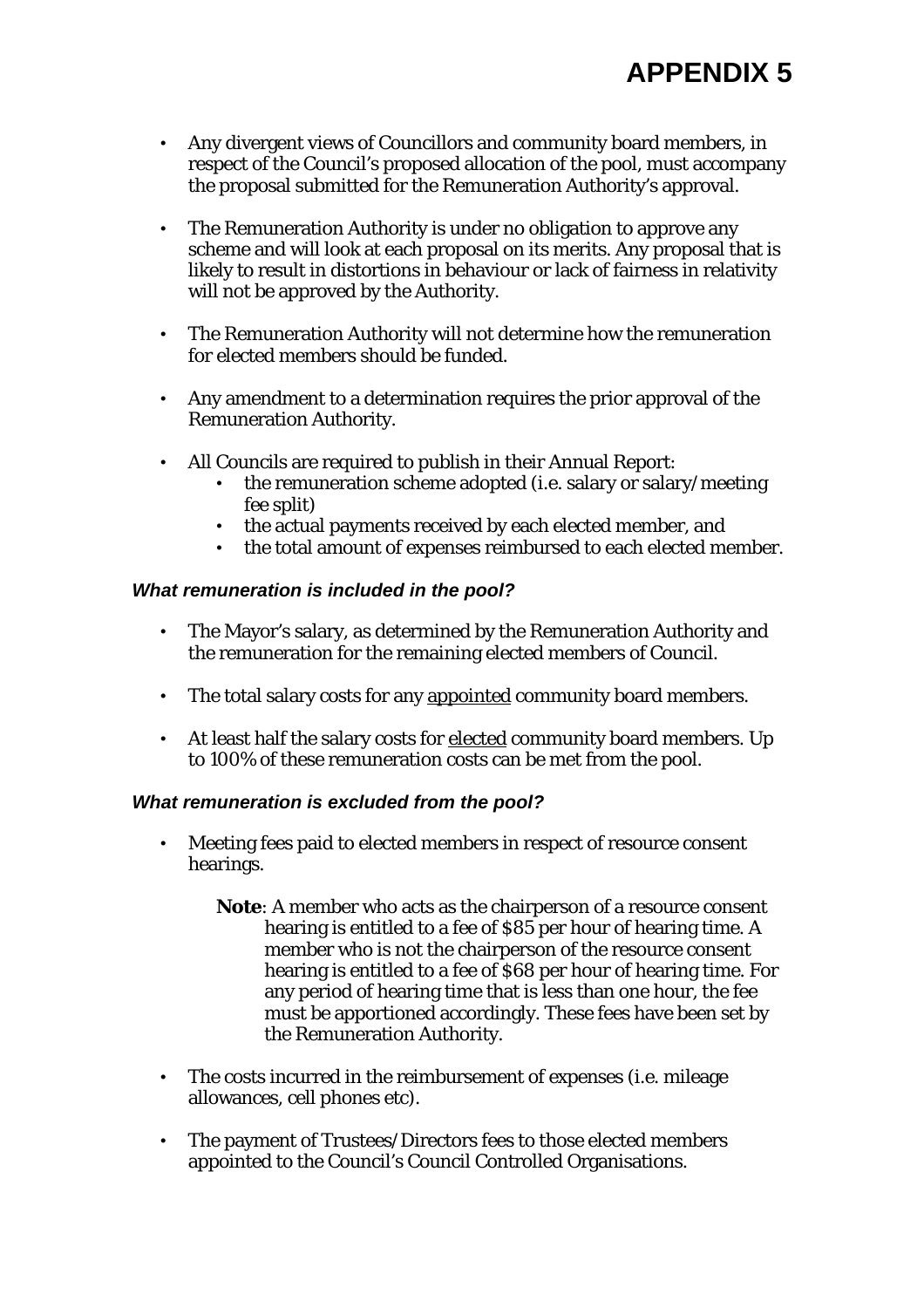#### *Mileage allowances*

Where an elected member needs to use their own vehicle on council business, they can be paid a mileage allowance of up to 70 cents per kilometre. This rate has been set by the Remuneration Authority to reflect both cost recovery and an element of remuneration in respect of travelling time.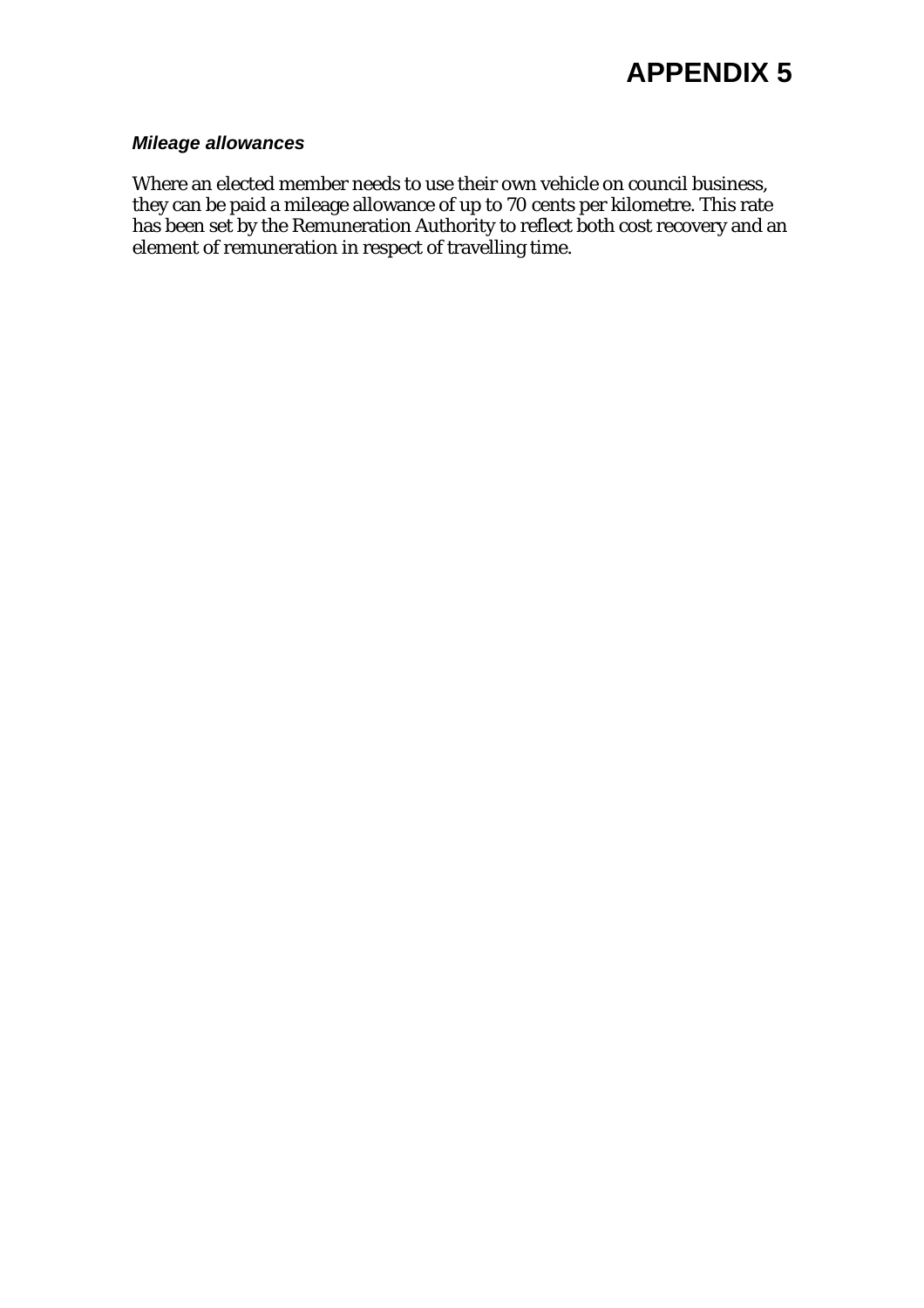**Remuneration Authority P O Box 10 084 Wellington 6143** 

#### **Date: March 2009**

#### **APPLICATION FOR APPROVAL OF EXPENSE RULES ( INCLUDING REIMBURSING ALLOWANCES) APPLICABLE TO ELECTED MEMBERS OF THE WELLINGTON CITY COUNCIL FOR PERIOD 1 JULY 2009 TO 30 JUNE 2010**

#### **SECTION 1 - NAME OF LOCAL AUTHORITY**

#### **Wellington City Council**

Contact person for enquiries:

Name: Ross Bly Designation: Special Projects and Electoral Officer

Email: ross.bly@wcc.govt.nz Telephone: (04) 801-3484 (DDI)

#### **SECTION 2 - DOCUMENTATION OF POLICIES**

List the local authority's policy documents which set out the policies, rules and procedures relating to the expenses and allowances payable to elected members.

| Document name                             | Reference no. (if any) | Date             |
|-------------------------------------------|------------------------|------------------|
| Policy on Payment of Elected              |                        | November 2007    |
| Members' Allowances and                   |                        |                  |
| Reimbursement of Expenses                 |                        |                  |
| Elected Members' Mileage Policy           |                        | November 2007    |
| Mobile Phone Policy                       |                        | November 2007    |
| <b>Councillor Information Technology</b>  |                        | November 2007    |
| Policy                                    |                        |                  |
| <b>Councillor Stationery and Computer</b> |                        | November 2007    |
| <b>Consumables Policy</b>                 |                        |                  |
|                                           |                        |                  |
| Wellington City Council Travel and        | S-014                  | <b>July 2008</b> |
| <b>Accommodation Standard</b>             |                        |                  |
| Schedule of elected member                |                        | <b>May 2008</b>  |
| allowances and expenses                   |                        |                  |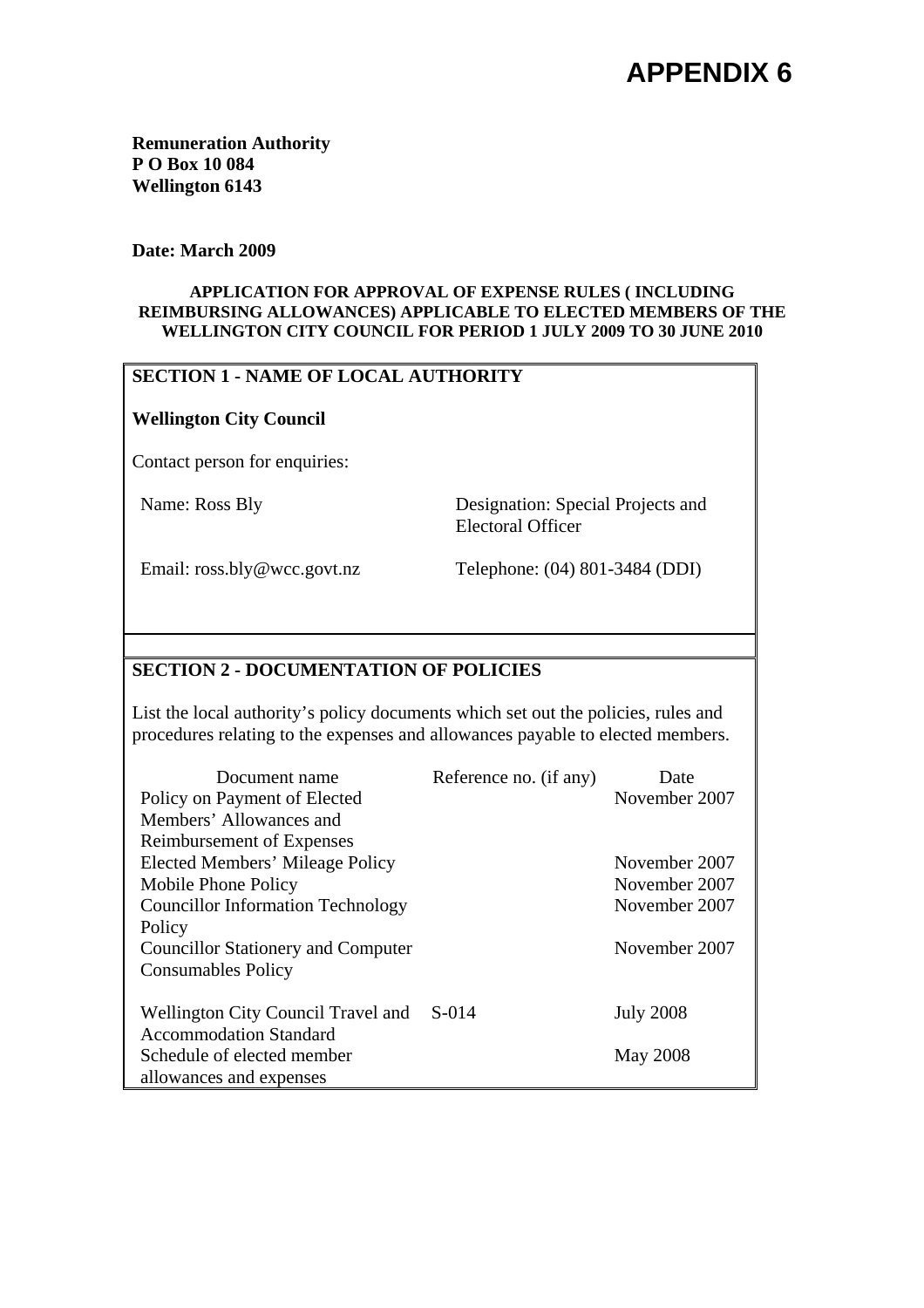#### **SECTION 3 - AUTHENTICATION OF EXPENSE REIMBURSEMENTS AND ALLOWANCES**

Summarise the principles and processes under which the local authority ensures that expense reimbursements and allowances payable in lieu of expense reimbursements,—

- are in line with council policies
- have a justified business purpose
- are payable under clear rules communicated to all claimants
- have senior management oversight
- are approved by a person able to exercise independent judgement
- are adequately documented
- are reasonable and conservative in line with public sector norms
- are, in respect of allowances, a reasonable approximation of expenses incurred on behalf of the local authority by the elected member
- are subject to internal audit oversight.
	- Comprehensive policy documents, copies of which have been included in our previous applications to the Remuneration Authority for approval of allowances and reimbursement of work related expenses for elected members.
	- The basis of reimbursement is "actual and reasonable" expense only.
	- In the case of one-off expenditure such as travel to conferences, the prior approval of Council must be given.
	- Full documentation of the policies is included in the Elected Members Handbook, copies of which are issued to all members.
	- Periodic reviews of all expense reimbursements are undertaken by the City Secretary on a random basis.
	- All expense claims are approved by the City Secretary. Full receipts are required.
	- Policies set by the Council reflect public sector norms of reasonableness and conservatism.
	- Allowances have been calculated as carefully as possible to approximate expenditure to which allowances relate.
	- Work undertaken by Risk Assurance includes random checks on expense claims and allowances paid to elected members.

# **SECTION 4 - VEHICLE PROVIDED**

Are any elected members provided with use of a vehicle, **other than** a vehicle provided to the Mayor or Chair and disclosed in the remuneration information provided to the Remuneration Authority? No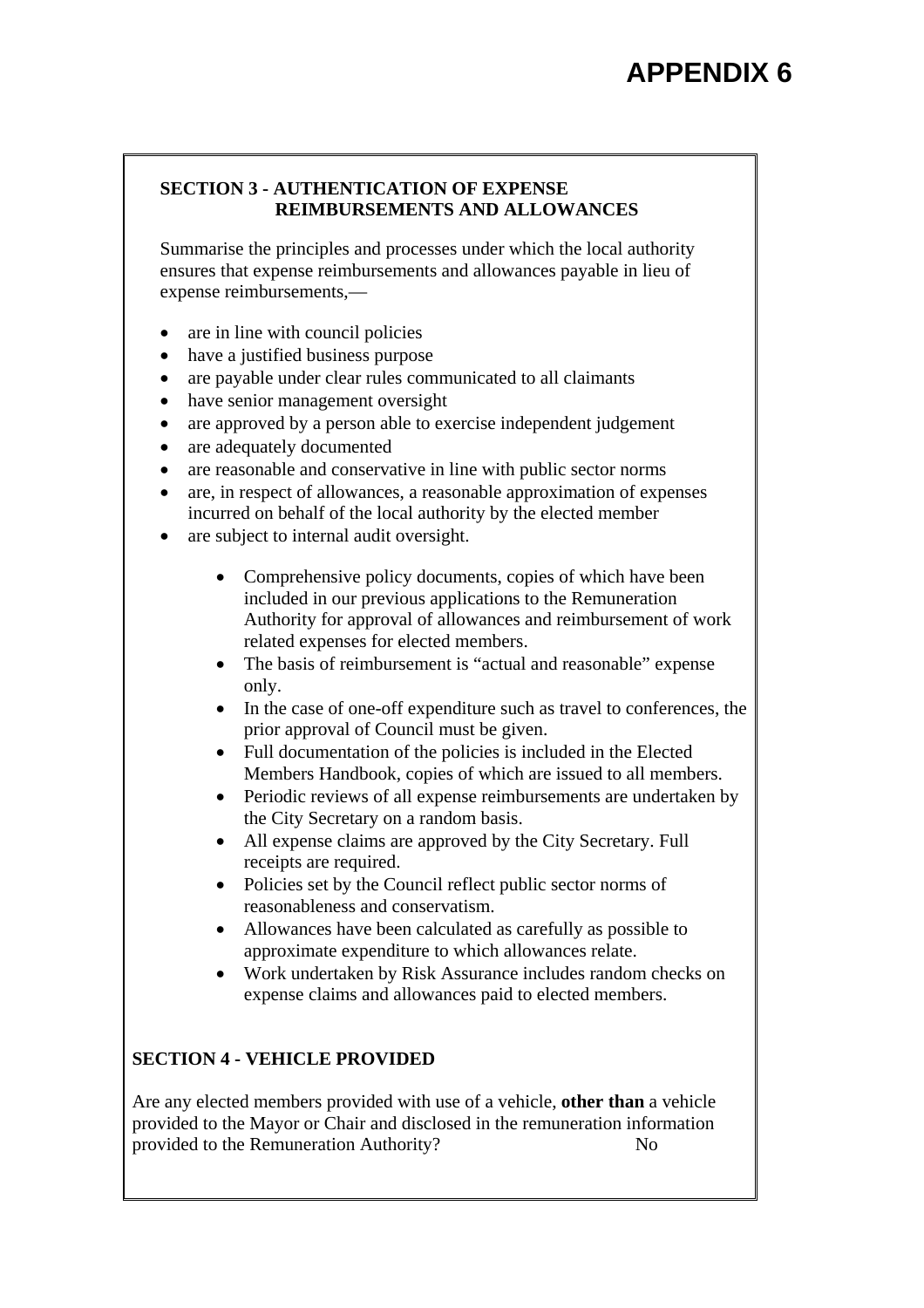## **SECTION 5 - MILEAGE ALLOWANCES**

No mileage allowances are payable. Elected members are required to claim the costs of using their private vehicles on Council related business as part of their individual taxation arrangements.

### **SECTION 6 - TRAVEL AND ACCOMMODATION**

#### **Taxis and other transport**

Are the costs of taxis or other transport reimbursed or an allowance Yes paid?

- No allowances are paid.
- Costs of travelling by public transport to and from Councilapproved meetings and functions and for attendance at conferences or seminars approved by the Council are reimbursed (on production of receipts).
- Taxi chits are provided when required for official Council purposes. The Council has an approved taxi service provider for local usage.

#### **Car parks**

Are car parks provided?

- Car parks are provided as and when required to enable elected members to carry out their governance and representation responsibilities
- Car licence plates must be registered with Democratic Services and security staff

#### **Use of rental cars**

Are rental cars ever provided?

• If travel to a conference out of Wellington has been approved by Council and the cost of a rental car is cheaper than paying a mileage allowance or air fare.

#### **Air Travel Domestic**

Summarise the rules for domestic air travel.

• For travel to conferences/seminars etc approved by Council (in advance) where travel by air is the most cost effective travel option.

Yes

Yes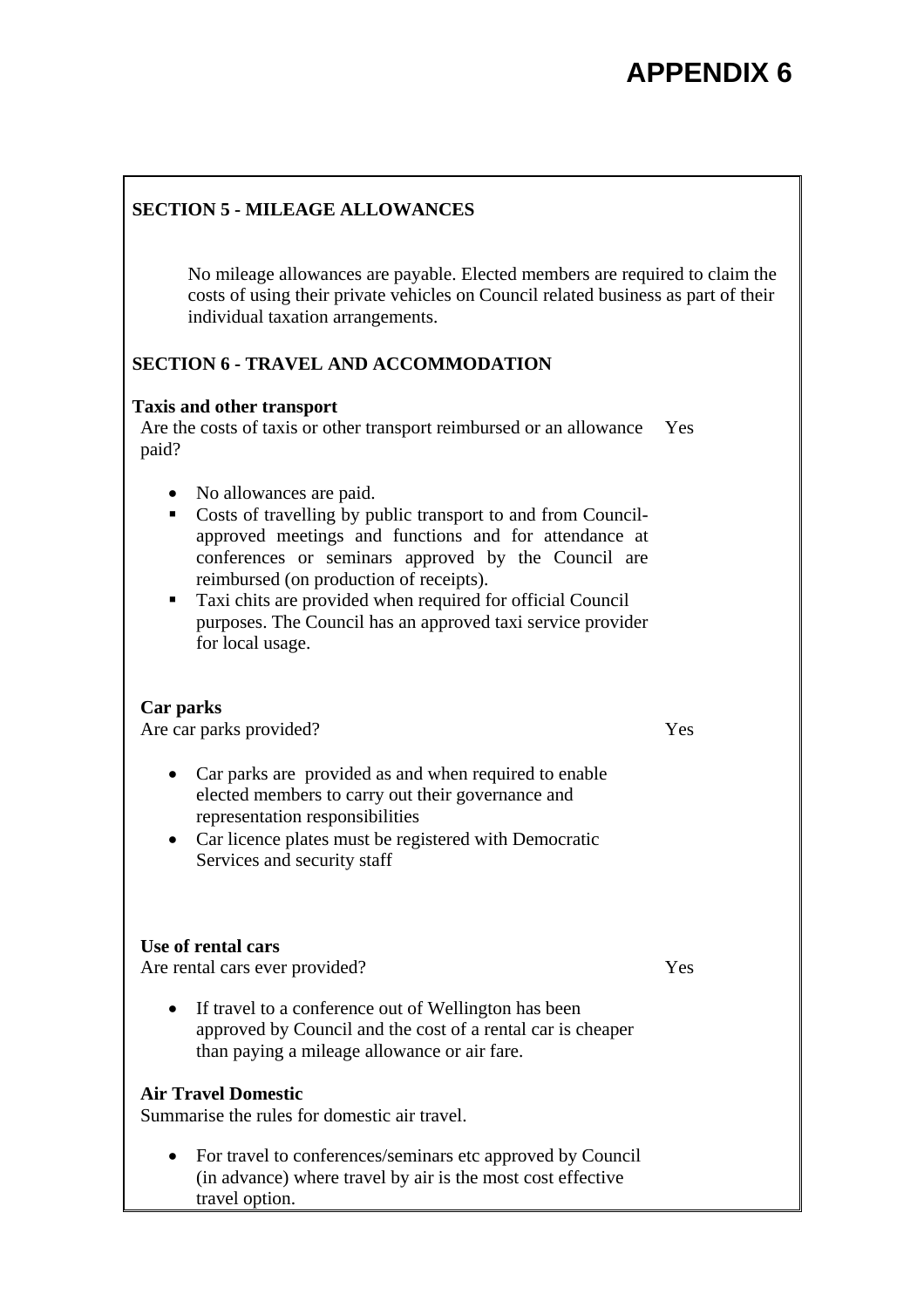| All travel must be booked through the Democratic Services<br>Unit.                                                                                                                                                                                                    |                |
|-----------------------------------------------------------------------------------------------------------------------------------------------------------------------------------------------------------------------------------------------------------------------|----------------|
| Compliance in all respects with the Council's Travel and<br>Accommodation Standard. (See Section 2).                                                                                                                                                                  |                |
|                                                                                                                                                                                                                                                                       |                |
| <b>Air Travel International</b><br>Summarise the rules for international air travel (including economy<br>class, business class, stopovers)                                                                                                                           |                |
| All travel must be approved in advance by the Council.<br>$\bullet$<br>All travel must be booked through the Democratic Services<br>Unit.                                                                                                                             |                |
| Economy class for flights up to 8 hours.<br>Business class travel approved for flights over 8 hours.<br>$\bullet$<br>Compliance in all respects with the Council's Travel and<br>$\bullet$<br>Accommodation Standard. (See Section 2).                                |                |
| <b>Airline Clubs/Airpoints/Airdollars</b><br>Are subscriptions to airline clubs (such as the Koru Club) paid or<br>reimbursed?                                                                                                                                        | No             |
| Are airpoints or airdollars earned on travel, accommodation etc.,<br>paid for by the local authority available for the private use of<br>members                                                                                                                      | N <sub>0</sub> |
| Accommodation costs whilst away at conferences, seminars,                                                                                                                                                                                                             |                |
| etc.<br>Summarise the rules on accommodation costs.                                                                                                                                                                                                                   |                |
| Actual and reasonable costs reimbursed.<br>Designated hotels to be used where possible.<br>$\bullet$<br>All accommodation booked through Democratic Services.<br>Compliance in all respects with the Council's Travel and<br>Accommodation Standard. (See Section 2). |                |
| Meals and sustenance, incidental expenses<br>Summarise the rules on meals, sustenance and incidental expenses<br>incurred when travelling. (If allowances are payable instead of<br>actual and reasonable reimbursements, state amounts and basis of<br>calculation.) |                |
| Reimbursement of meal costs, either payment of the agreed<br>meal allowance or reimbursement based on actual and<br>reasonable costs.                                                                                                                                 |                |
| No reimbursements for purchases from hotel mini-bars and<br>charges for in-room video or cable movies.                                                                                                                                                                |                |
| No reimbursement for meals provided by others.                                                                                                                                                                                                                        |                |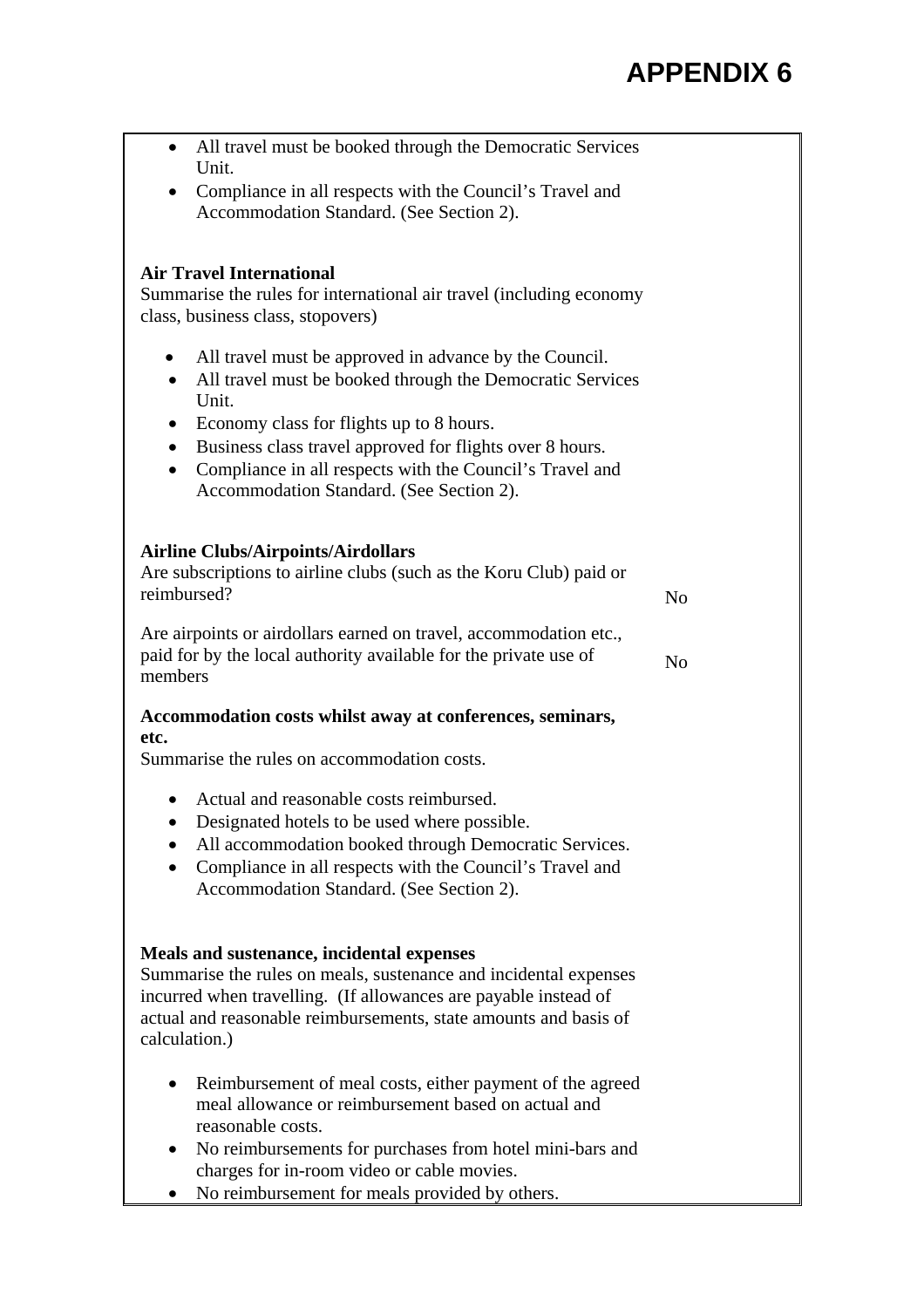| No incidental allowances are paid for travel within New<br>$\bullet$<br>Zealand.<br>Compliance in all respects with the Council's Travel and<br>Accommodation Standard. (See Section 2).                  |                |
|-----------------------------------------------------------------------------------------------------------------------------------------------------------------------------------------------------------|----------------|
| Private accommodation paid for by local authority<br>Is private accommodation (for example an apartment) provided to<br>any member by the local authority?                                                | N <sub>0</sub> |
| <b>Private accommodation provided by friends/relatives</b><br>Are any allowances payable in respect of accommodation provided<br>by friends/relatives when travelling on local authority business?        | Yes            |
| Elected members travelling on Council business who<br>$\bullet$<br>choose to stay privately are paid an allowance of \$60 per<br>night, which includes the cost of accommodation breakfast<br>and dinner. |                |
| <b>SECTION 7 - ENTERTAINMENT AND HOSPITALITY</b><br>Are any hospitality or entertainment allowances payable or any<br>expenses reimbursed?                                                                | No             |

# **SECTION 8 - COMMUNICATIONS AND TECHNOLOGY Equipment and technology provided to elected member**  Is equipment and technology provided to elected members for use at home on council business? PC or Laptop Yes\*\* Fax No Printer  $Yes^{**}$ Broadband Yes\*\* Second landline to house No Consumables and stationery Yes\*\* Mobile Phone Yes\*\* Other equipment or technology No **\*\* Not provided to community board members**  Are any restrictions placed on private use of any of the above? Yes • Equipment not to be used for electioneering purposes. **Home telephone rental costs and telephone calls (including mobiles)**  Are telephone rental costs reimbursed in whole or part? Yes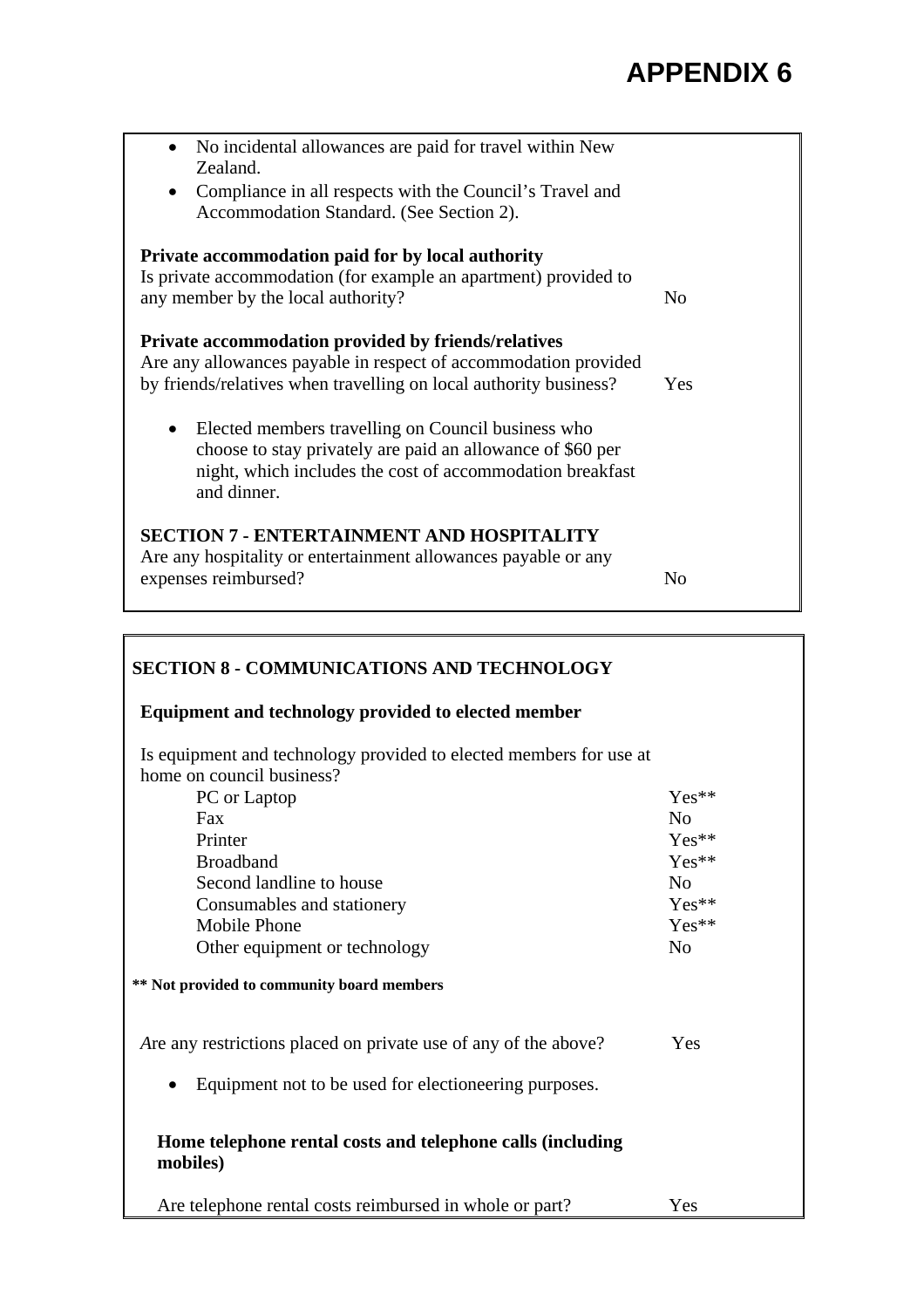| Are telephone call expenses reimbursed in whole or part?                                                                                                                                                                                                                                                                                                                                        | Yes            |
|-------------------------------------------------------------------------------------------------------------------------------------------------------------------------------------------------------------------------------------------------------------------------------------------------------------------------------------------------------------------------------------------------|----------------|
| Reimbursement of up to \$85 per month or the actual<br>$\bullet$<br>amount of the account, whichever is the smaller, is made<br>to elected members for mobile phones provided (does not<br>include community board members).<br>This reimbursement includes the monthly rental costs.<br>$\bullet$<br>The Mayor has a landline and a mobile phone provided<br>٠<br>and paid for by the Council. |                |
| Allowances paid in relation to communication and/or<br>technology provided by elected member                                                                                                                                                                                                                                                                                                    |                |
| Are any allowances paid in relation to communications and/or<br>technology provided by the member relating to council business?                                                                                                                                                                                                                                                                 | Yes            |
| A reimbursement allowance of \$50 per month is paid to<br>$\bullet$<br>elected members (excluding community board members)<br>towards the monthly rental and usage charges for<br>broadband.                                                                                                                                                                                                    |                |
| The policy provides for the payment of \$50 per month less<br>$\bullet$<br>withholding tax (if the original invoice is retained by the<br>elected member) or the reimbursement of the actual costs<br>up to a maximum of \$50 per month (if the original invoice<br>is supplied to the Council).                                                                                                |                |
| <b>SECTION 9 - PROFESSIONAL DEVELOPMENT, CLUBS AND</b><br><b>ASSOCIATIONS</b>                                                                                                                                                                                                                                                                                                                   |                |
| Are any expenses reimbursed or allowances paid in respect of<br>members' attendance at professional development courses,<br>conferences and seminars?                                                                                                                                                                                                                                           | Yes            |
| No allowances are paid.<br>Course registration fees are paid subject to the approval of the<br>٠<br>City Secretary.                                                                                                                                                                                                                                                                             |                |
| Are any expenses reimbursed or allowances paid in respect of<br>subscriptions to clubs or associations?                                                                                                                                                                                                                                                                                         | N <sub>o</sub> |